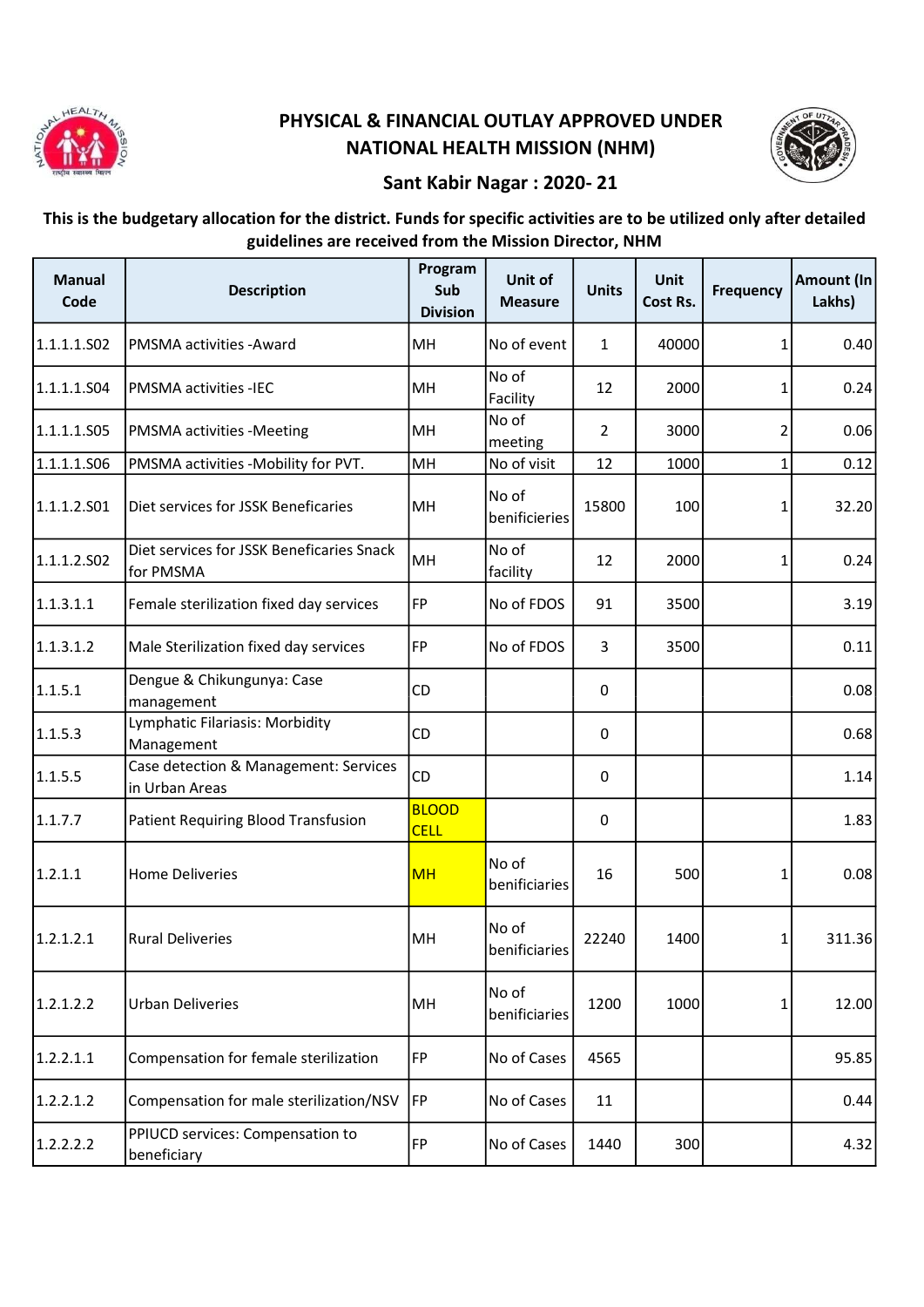| <b>Manual</b><br>Code | <b>Description</b>                                                                          | Program<br>Sub<br><b>Division</b> | Unit of<br><b>Measure</b> | <b>Units</b>   | <b>Unit</b><br>Cost Rs. | <b>Frequency</b> | Amount (In<br>Lakhs) |
|-----------------------|---------------------------------------------------------------------------------------------|-----------------------------------|---------------------------|----------------|-------------------------|------------------|----------------------|
| 1.2.2.2.3             | PAIUCD Services: Compensation to<br>beneficiary                                             | <b>FP</b>                         | No of Cases               | 10             | 300                     |                  | 0.03                 |
| 1.2.2.2.4             | Injectable contraceptive incentive for<br>beneficiaries                                     | <b>FP</b>                         | No of Cases               | 4012           | 100                     |                  | 4.01                 |
| 1.2.3.2               | TB Patient Nutritional Support under<br>Nikshay Poshan Yojana                               | CD                                |                           | $\mathbf 0$    |                         |                  | 105.08               |
| 1.3.1.1               | SNCU                                                                                        | <b>CH</b>                         | No of<br>Facility         | $\mathbf{1}$   |                         |                  | 12.00                |
| 1.3.1.2               | <b>NBSU</b>                                                                                 | <b>CH</b>                         | No of<br>Facility         | 3              | 5000                    | 12               | 1.80                 |
| 1.3.1.4               | <b>NRCs</b>                                                                                 | <b>CH</b>                         | No of<br>Facility         | $\mathbf{1}$   |                         |                  | 7.80                 |
| 1.3.1.6               | <b>AH/ RKSK Clinics</b>                                                                     | <b>RKSK</b>                       |                           | 11             |                         |                  | 1.76                 |
| 1.3.1.7.502           | Phone and Internet Charges for DEIC<br>Manager                                              | <b>RBSK</b>                       | no of DEIC<br>managers    | 0              | 2000                    | 1                | 0.02                 |
| 1.3.1.8               | District NCD Clinic                                                                         |                                   |                           | 0              |                         |                  | 1.00                 |
| 1.3.1.9               | CHC NCD Clinic: Mobility, Miscellaneous<br>& Contingencies                                  | <b>NCD</b>                        |                           | 0              |                         |                  | 6.00                 |
| 1.3.2.4               | Consumables for computer including<br>provision for internet access for<br>strengthening RI | R <sub>1</sub>                    | No.                       | 0              | 1000                    | 12               | 0.12                 |
| 1.3.2.6.501           | IMEP Services- BMW- DH                                                                      | <b>IMEP</b>                       |                           | 100            |                         |                  | 13.14                |
| 1.3.2.6.502           | IMEP Services- BMW- CHC/BPHC                                                                | <b>IMEP</b>                       |                           | 188            |                         |                  | 24.70                |
| 1.3.2.6.503           | IMEP Services- BMW Block Level UPHC &<br>District Level UPHC                                | <b>IMEP</b>                       |                           | $\overline{4}$ |                         |                  | 0.53                 |
| 1.3.2.6.S04           | IMEP Services - BMW-MCH Wing                                                                | <b>IMEP</b>                       |                           | 100            |                         |                  | 13.14                |
| 1.3.2.6.506           | IMEP Services- Machnized Cleaning - DH                                                      | <b>IMEP</b>                       |                           | 0              |                         |                  | 26.73                |
| 1.3.2.6.S07           | IMEP Services- Machnized Cleaning -<br>MCH Wing (100 Bed)                                   | <b>IMEP</b>                       |                           | 1              |                         |                  | 35.53                |
| 1.3.2.6.508           | IMEP Services- Mannual Laundry-DH &<br>MCH Wing (100 Bed)                                   | <b>IMEP</b>                       |                           | 0              |                         |                  | 12.00                |
| 1.3.2.6.510           | IMEP Services- Cleaning - CHC/BPHC                                                          | <b>IMEP</b>                       |                           | 188            |                         |                  | 12.37                |
| 1.3.2.6.513           | <b>IMEP Services-Cleaniness - Sub Centers</b>                                               | <b>IMEP</b>                       |                           | 182            |                         |                  | 10.92                |
| 1.3.2.6.S15           | POL for generator-DH                                                                        | <b>IMEP</b>                       |                           | $\mathbf{0}$   |                         |                  | 3.15                 |
| 1.3.2.6.S16           | POL for generator -CHC and BPHC                                                             | <b>IMEP</b>                       |                           | 0              |                         |                  | 14.18                |
| 2.2.1                 | POL for Family Planning/Others                                                              | FP                                | No of FDOS                | 46             | 1000                    |                  | 0.46                 |
| 2.2.2                 | Mobility & Communication support for<br>AH counsellors & RKSK Coordinators                  | <b>RKSK</b>                       | No of<br>Councelor        | 11             | 1200                    | 12               | 1.58                 |
| 2.2.3                 | Mobility support for RBSK Mobile health<br>team                                             | <b>RBSK</b>                       | No of<br>vehicles         | 18             | 33000                   | 12               | 71.28                |
| 2.2.4                 | Support for RBSK: CUG connection per<br>team and rental                                     | <b>RBSK</b>                       | No of teams               | 18             | 200                     | 12               | 0.43                 |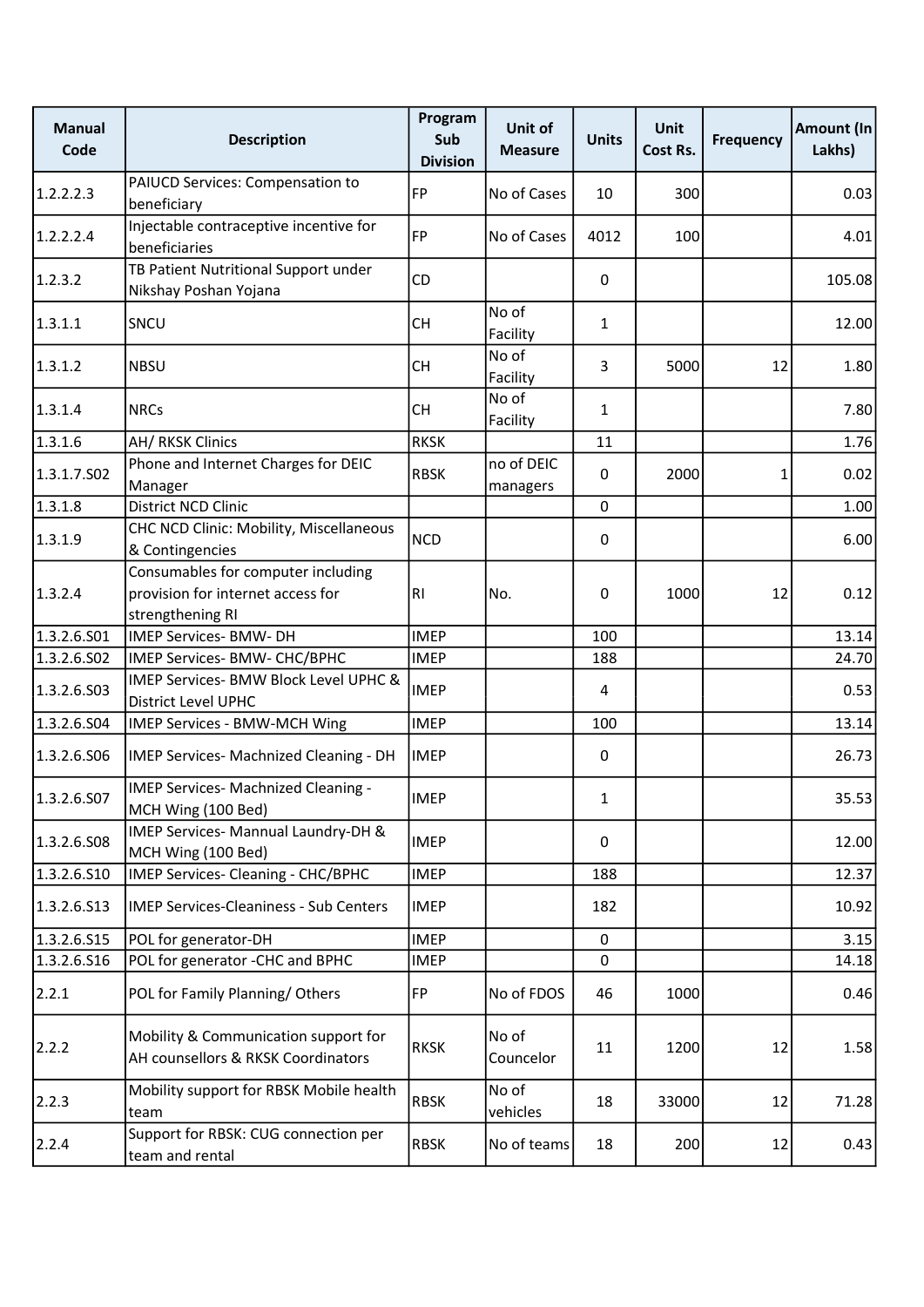| <b>Manual</b><br>Code | <b>Description</b>                                                                                                                                                                                  | Program<br>Sub<br><b>Division</b> | Unit of<br><b>Measure</b>               | <b>Units</b>     | <b>Unit</b><br>Cost Rs. | <b>Frequency</b> | Amount (In<br>Lakhs) |
|-----------------------|-----------------------------------------------------------------------------------------------------------------------------------------------------------------------------------------------------|-----------------------------------|-----------------------------------------|------------------|-------------------------|------------------|----------------------|
| 2.3.1.1.2             | Monthly Village Health and Nutrition<br>Days                                                                                                                                                        | R <sub>l</sub>                    | no of<br>sessions                       | 2034             | 100                     | 1                | 2.03                 |
| 2.3.1.5               | Organizing Adolescent Health day                                                                                                                                                                    | <b>RKSK</b>                       | No of AHD                               | 162              | 2500                    | $\mathbf{1}$     | 4.05                 |
| 2.3.1.6               | <b>Organising Adolescent Friendly Club</b><br>meetings at subcentre Level                                                                                                                           | <b>RKSK</b>                       | No of AFC                               | 486              | 250                     | 9                | 1.22                 |
| 2.3.1.9               | Focus on slum & underserved areas in<br>urban areas/alternative vaccinator for<br>slums                                                                                                             | R <sub>1</sub>                    |                                         | 108              |                         |                  | 2.27                 |
| 2.3.1.10              | Mobility support for mobile health team/<br>TA/DA to vaccinators                                                                                                                                    | R <sub>l</sub>                    | No of<br>mobile<br>immunizati<br>on Van | 0                | 33000                   |                  | 5.94                 |
| 2.3.2.3               | DMHP: Targeted interventions at<br>community level Activities &<br>interventions targeted at schools,<br>colleges, workplaces, out of school<br>adolescents, urban slums and suicide<br>prevention. | <b>NCD</b>                        |                                         | 0                |                         |                  | 6.00                 |
| 2.3.2.5               | Tobacco Cessation Centre (TCC): Weekly<br>FGD with the tobacco users                                                                                                                                | <b>NCD</b>                        |                                         | 0                |                         |                  | 0.52                 |
| 2.3.3.2               | Screening and free spectacles to school<br>children                                                                                                                                                 | <b>NCD</b>                        |                                         | $\boldsymbol{0}$ |                         |                  | 3.01                 |
| 2.3.3.3               | Screening and free spectacles for near<br>work to Old Person                                                                                                                                        | <b>NCD</b>                        |                                         | $\mathbf 0$      |                         |                  | 3.01                 |
| 2.3.3.4.1             | Coverage of Public School                                                                                                                                                                           | <b>NCD</b>                        |                                         | $\mathbf 0$      |                         |                  | 0.67                 |
| 2.3.3.4.2             | Coverage of Pvt. School                                                                                                                                                                             | <b>NCD</b>                        |                                         | $\mathbf 0$      |                         |                  | 2.00                 |
| 2.3.3.4.3             | Coverage of Public School in other's<br>school programme                                                                                                                                            | <b>NCD</b>                        |                                         | 0                |                         |                  | 1.33                 |
| 2.3.3.4.4             | Coverage of Pvt. School in other's school<br>programme                                                                                                                                              | <b>NCD</b>                        |                                         | 0                |                         |                  | 1.00                 |
| 2.3.3.4.5             | Sensitization campaign for college<br>students                                                                                                                                                      | <b>NCD</b>                        |                                         | 0                |                         |                  | 2.00                 |
| 3.1.1.1.1             | JSY Incentive to ASHA                                                                                                                                                                               | <b>MH</b>                         | No of ASHA                              | 19200            | 600                     | 1                | 115.20               |
| 3.1.1.1.2             | ASHA incentive under MAA programme<br>@ Rs 100 per ASHA for quarterly<br>mother's meeting                                                                                                           | CH                                | No of<br>meetings                       | 1338             | 100                     |                  | 2.68                 |
| 3.1.1.1.3.501         | Incentive for Home Based Newborn Care<br>programme Rural                                                                                                                                            | <b>CH</b>                         | No of<br>newborn                        | 42506            | 250                     | 1                | 106.27               |
| 3.1.1.1.5             | Incentive for referral of SAM cases to<br>NRC and for follow up of discharge SAM<br>children from NRCs                                                                                              | <b>CH</b>                         | No of Child                             | 860              | 150                     | 1                | 0.26                 |
| 3.1.1.1.6             | Incentive for National Deworming Day for<br>mobilising out of school children                                                                                                                       | <b>RKSK</b>                       | No of ASHA                              | 1650             | 100                     | 1                | 1.65                 |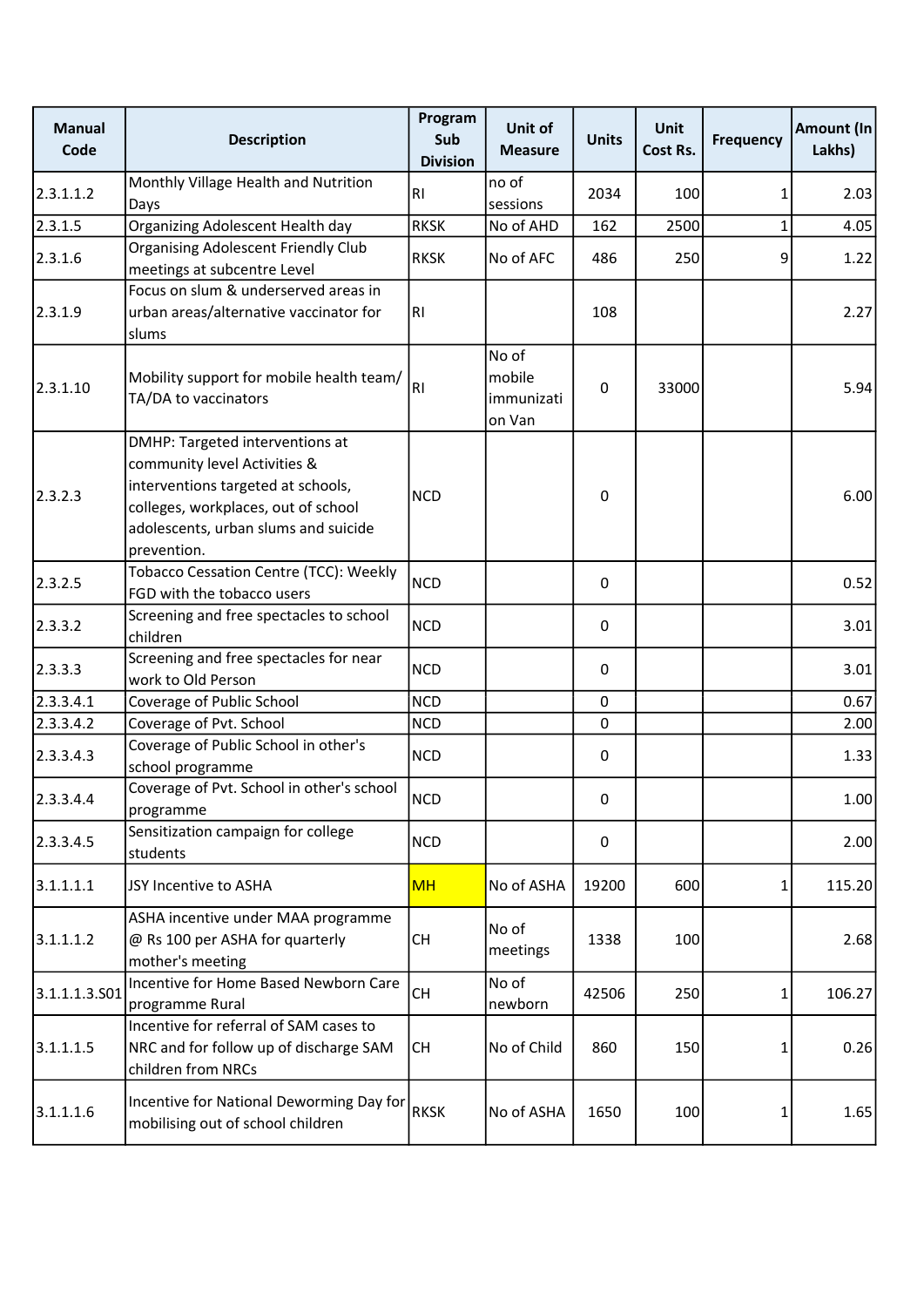| <b>Manual</b><br>Code | <b>Description</b>                                                                                                        | Program<br>Sub<br><b>Division</b> | Unit of<br><b>Measure</b>      | <b>Units</b>     | <b>Unit</b><br>Cost Rs. | <b>Frequency</b> | Amount (In<br>Lakhs) |
|-----------------------|---------------------------------------------------------------------------------------------------------------------------|-----------------------------------|--------------------------------|------------------|-------------------------|------------------|----------------------|
| 3.1.1.1.7             | Incentive for IDCF for prophylactic<br>distribution of ORS to family with under-<br>five children.                        | <b>CH</b>                         | No of ASHA                     | 1338             | 100                     | 1                | 1.34                 |
| 3.1.1.1.9             | National Iron Plus Incentive for mobilizing<br>children and/or ensuring compliance and CH<br>reporting (6-59 months)      |                                   | No of ASHA                     | 1338             | 50                      | 1                | 4.01                 |
| 3.1.1.1.11            | ASHA Incentive under Immunzation                                                                                          | RI                                | no of<br>children              | 34874            | 225                     | 1                | 78.47                |
| 3.1.1.1.12            | Incentive to ASHA for Quaterly Visit<br>Under HBYC program                                                                | <b>CH</b>                         | No of Child<br>/ 5 visits      | 26381            | 250                     | 1                | 65.95                |
| 3                     | 3.1.1.1.13.S0 ASHA incentive for HRP identification and<br>follow up                                                      | MH                                | No of ASHA                     | 1000             | 300                     | 1                | 3.00                 |
| 3.1.1.2.1             | ASHA Incentives under Saas Bahu<br>Sammellan                                                                              | FP                                | No of Saas<br>Bahu<br>Sammelan | 1037             | 100                     |                  | 1.04                 |
| 3.1.1.2.2             | ASHA Incentives under Nayi Pehl Kit                                                                                       | FP                                | No of Nayi<br>Pahel Kit        | 3810             | 100                     |                  | 3.81                 |
| 3.1.1.2.4             | ASHA PPIUCD incentive for accompanying<br>the client for PPIUCD insertion                                                 | <b>FP</b>                         |                                | 1440             | 150                     |                  | 2.16                 |
| 3.1.1.2.5             | ASHA PAIUCD incentive for<br>accompanying the client for PAIUCD<br>insertion                                              | <b>FP</b>                         |                                | 10               | 150                     |                  | 0.02                 |
|                       | ASHA incentive under ESB scheme for<br>$3.1.1.2.6.501$ promoting spacing of births between 02<br>children                 | FP                                | No of Clints                   | 813              | 500                     |                  | 4.06                 |
|                       | ASHA incentive under ESB scheme for<br>3.1.1.2.6.S02 promoting spacing of 02 years after<br>marriage                      | <b>FP</b>                         | No of Clints                   | 813              | 500                     |                  | 4.06                 |
| 3.1.1.2.7             | ASHA incentive under ESB scheme for<br>promoting Adoption of Limiting Method<br>upto Two Children                         | FP                                | No of Clints                   | 300              | 1000                    |                  | 3.00                 |
| 3.1.1.2.9.501         | ASHA incentive for injectable<br>contraceptive                                                                            | FP                                | No of Cases                    | 2808             | 100                     |                  | 2.81                 |
|                       | Reimbursement of travel expenses for<br>$3.1.1.2.9.502$ accompanying a women to facility for<br>medical abortion          | FP                                | No of Cases                    | 100              | 225                     |                  | 0.23                 |
|                       | Reimbursement of travel expenses for<br>3.1.1.2.9.503 accompanying a women to facility for<br>surgical abortion (MVA/EVA) | FP                                | No of Cases                    | 100              | 150                     |                  | 0.15                 |
| 3.1.1.3.2             | Incentive for mobilizing adolescents and<br>community for AHD                                                             | <b>RKSK</b>                       | No of ASHA                     | 270              | 200                     | 1                | 1.62                 |
| 3.1.1.4.2             | ASHA Incentive for Dengue and<br>Chikungunya                                                                              |                                   |                                | $\boldsymbol{0}$ |                         |                  | 17.24                |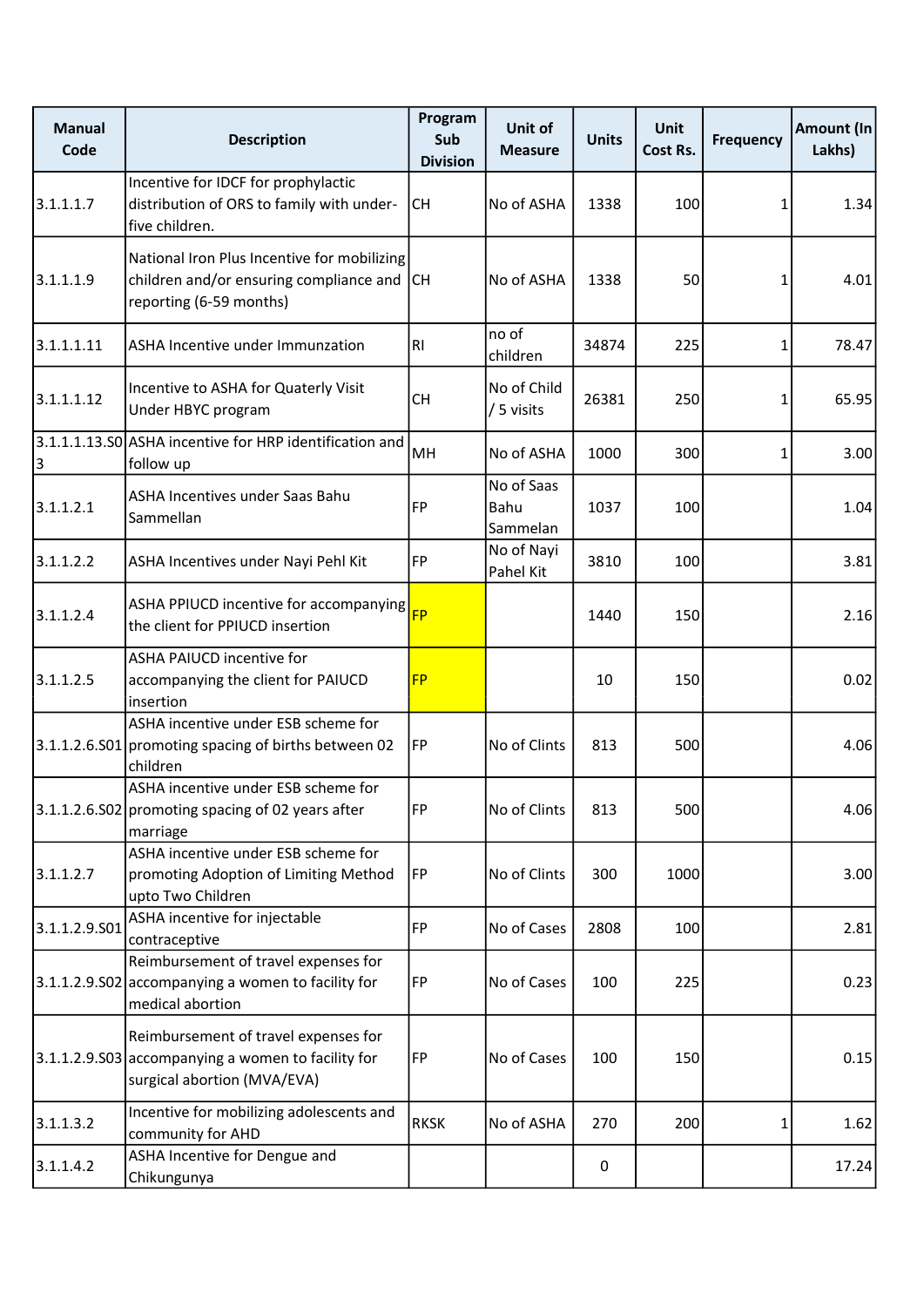| <b>Manual</b><br>Code | <b>Description</b>                                                                             | Program<br>Sub<br><b>Division</b> | Unit of<br><b>Measure</b>      | <b>Units</b> | <b>Unit</b><br>Cost Rs. | <b>Frequency</b> | Amount (In<br>Lakhs) |
|-----------------------|------------------------------------------------------------------------------------------------|-----------------------------------|--------------------------------|--------------|-------------------------|------------------|----------------------|
| 3.1.1.4.4             | ASHA incentive for referral of AES/JE<br>cases to the nearest CHC/DH/Medical<br>College        |                                   |                                | 0            |                         |                  | 0.30                 |
| 3.1.1.4.5             | Honorarium for Drug Distribution<br>including ASHAs and supervisors involved<br>in MDA         |                                   |                                | 0            |                         |                  | 22.75                |
| 3.1.1.4.8.1           | ASHA incentive for detection of leprosy                                                        |                                   |                                | 100          |                         |                  | 0.25                 |
| 3.1.1.4.8.2           | ASHA Incentive for PB (Treatment<br>completion)                                                |                                   |                                | 60           |                         |                  | 0.24                 |
| 3.1.1.4.8.3           | ASHA Incentive for MB (Treatment<br>completion)                                                |                                   |                                | 40           |                         |                  | 0.24                 |
| 3.1.1.4.9             | ASHA Involvement under NLEP -<br>Sensitisation                                                 |                                   |                                | 300          |                         |                  | 0.30                 |
| 3.1.1.5.2.S03         | ASHA Incentive Filling of CBAC forms<br>Under HWC                                              | <b>CP</b>                         |                                | 0            |                         |                  | 10.50                |
| 3.1.1.5.2.S04         | ASHA Incentive for Mobilising, Screening<br>and Follow Up Under HWC                            | <b>CP</b>                         |                                | 0            |                         |                  | 10.50                |
| 3.1.1.6.1             | ASHA incentives for routine activities                                                         | <b>CP</b>                         |                                | 1724         |                         |                  | 413.76               |
|                       | 3.1.1.6.3.S04 Incentive to ASHA Facilitator                                                    | <b>CP</b>                         |                                | 87           |                         |                  | 4.70                 |
| 3.1.1.6.3.S05         | Incentive to ASHA for Health Promotion<br>Day                                                  | <b>CP</b>                         |                                | 1724         |                         |                  | 41.38                |
|                       | 3.1.1.6.3.S06 Incentive to ASHA under PMMVY                                                    | <b>CP</b>                         |                                | 10344        |                         |                  | 10.34                |
| 3.1.1.6.3.507         | Incentive to ASHA Facilitator for<br><b>CBAC, HRP and SAM Tracking</b>                         | <b>CP</b>                         |                                | 87           |                         |                  | 13.05                |
| 3.1.2.10              | Any Other (ASHATraining Cost)                                                                  |                                   |                                | $\mathbf{0}$ |                         |                  | 24.28                |
| 3.1.3.1               | Supervision costs by ASHA facilitators(12<br>months)                                           | <b>CP</b>                         |                                | 87           |                         |                  | 62.64                |
| 3.1.3.2               | Support provisions to ASHA (Uniform)                                                           | <b>CP</b>                         |                                | 1811         |                         |                  | 10.87                |
| 3.1.3.3               | Awards to ASHA's/Link workers                                                                  | <b>CP</b>                         |                                | 0            |                         |                  | 5.57                 |
| 3.1.3.4               | Mobilization of children through ASHA or<br>other mobilizers                                   | R <sub>1</sub>                    | No of<br>session               | 16272        | 150                     | 1                | 24.41                |
| 3.1.3.5.501           | Incentive for other link workers for<br>Prepration of Due List of Childrens to be<br>immunized | R                                 | No of<br>session               | 1284         | 100                     | 1                | 1.28                 |
| 3.2.1.502             | Other activities under Mission Parivar<br>Vikas: Demand Generation (Saas Bahu<br>Sammellan)    | FP                                | No of Saas<br>Bahu<br>Sammelan | 1037         | 1500                    |                  | 15.55                |
| 3.2.2                 | <b>Incentives for Peer Educators</b>                                                           | <b>RKSK</b>                       | No of PE                       | 1080         | 50                      | 1                | 6.48                 |
| 3.2.3.1.1             | Treatment Supporter Honorarium (Rs<br>1000)                                                    |                                   |                                | 0            |                         |                  | 21.02                |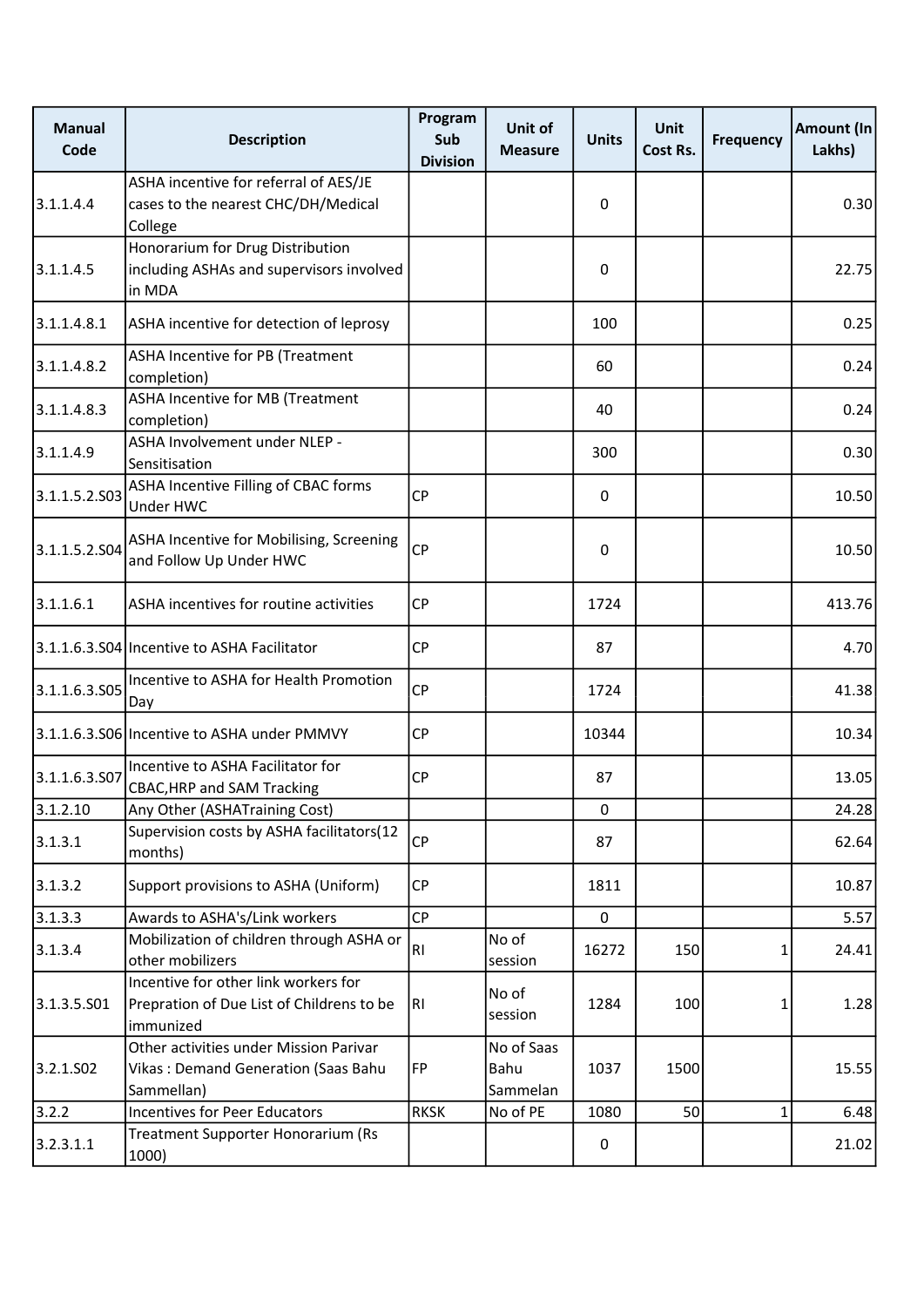| <b>Manual</b><br>Code | <b>Description</b>                                                                                                             | Program<br>Sub<br><b>Division</b> | Unit of<br><b>Measure</b>     | <b>Units</b>   | <b>Unit</b><br>Cost Rs. | <b>Frequency</b> | Amount (In<br>Lakhs) |
|-----------------------|--------------------------------------------------------------------------------------------------------------------------------|-----------------------------------|-------------------------------|----------------|-------------------------|------------------|----------------------|
| 3.2.3.1.2             | Treatment Supporter Honorarium (Rs<br>5000)                                                                                    |                                   |                               | 0              |                         |                  | 3.19                 |
| 3.2.3.1.3             | Incentive for informant (Rs 500)                                                                                               |                                   |                               | $\pmb{0}$      |                         |                  | 2.35                 |
|                       | Incentive for community                                                                                                        |                                   |                               |                |                         |                  |                      |
| 3.2.3.4.501           | volunteers/supervisors /LT etc<br>undertaking ACF                                                                              |                                   |                               | 0              |                         |                  | 24.89                |
| 3.2.5.2.1             | Dengue & Chikungunya: Vector Control,<br>environmental management & fogging<br>machine                                         |                                   |                               | 0              |                         |                  | 2.13                 |
| 3.3.3.2               | Training of PRI's representatives/ Police<br>personnel/ Teachers/ Transport<br>personnel/ NGO personnel/ other<br>stakeholders |                                   |                               | 0              |                         |                  | 0.30                 |
| 3.3.4.501             | <b>AAA Platform</b>                                                                                                            |                                   |                               | 3507           |                         |                  | 15.78                |
| 4.1.1                 | <b>District Hospitals</b>                                                                                                      | <b>CP</b>                         |                               | 1              |                         |                  | 5.00                 |
| 4.1.3                 | <b>Community Health Centers</b>                                                                                                | <b>CP</b>                         |                               | 9              |                         |                  | 22.50                |
| 4.1.4                 | <b>Primary Health Centers</b>                                                                                                  | CP                                |                               | 19             |                         |                  | 16.63                |
| 4.1.5                 | <b>Sub Centers</b>                                                                                                             | <b>CP</b>                         |                               | 183            |                         |                  | 21.96                |
| 4.1.6                 | Village Health Sanitation & Nutrition<br>Committee                                                                             | <b>CP</b>                         |                               | 1080           |                         |                  | 64.80                |
| 4.1.7.501             | H&WC Additional Untied Grant-SC                                                                                                | <b>CP</b>                         |                               | $\mathbf 0$    |                         |                  | 20.40                |
| 4.1.7.S02             | H&WC Additional Untied Grant-PHC                                                                                               | <b>CP</b>                         |                               | $\pmb{0}$      |                         |                  | 8.50                 |
| 5.1.1.2.8             | Infrastructure strengthening of SC to<br>H&WC                                                                                  | <b>CP</b>                         |                               | 0              |                         |                  | 154.00               |
| 5.2.1.9               | AFHCs at Medical college/ DH/CHC/PHC<br>level                                                                                  | <b>RKSK</b>                       | No of clinics                 | 9              | 50000                   | 1                | 4.50                 |
| 5.3.3                 | Blood bank/ Blood storage/ Day care<br>centre for hemoglobinopathies                                                           | <b>BLOOD</b><br><b>CELL</b>       |                               | 0              |                         |                  | 3.00                 |
| 5.3.9                 | Safety Pits                                                                                                                    | RI                                | No.                           | 5              | 6000                    | 1                | 0.30                 |
| 5.3.13                | ICU Establishment in Endemic District                                                                                          | CD                                |                               | 0              |                         |                  | 5.10                 |
| 5.3.14                | Civil Works under RNTCP                                                                                                        | CD                                |                               | 0              |                         |                  | 2.96                 |
| 6.1.1.1.1             | MVA / EVA for Safe Abortion services                                                                                           | FP/CAC                            | No of MVA/<br><b>EVA kits</b> | 30             | 3000                    |                  | 0.90                 |
| $6.1.1.2.3S$ 01       | Procurement Of Equipment for Skill Lab<br>Under SAANS at District Level                                                        | <b>CH</b>                         | No of<br>Equipment            | $\mathbf{1}$   |                         |                  | 2.50                 |
|                       | Procurement Of Hand held Pulse<br>6.1.1.2.3.S02 Oximeter and nebulizer under SAANS at<br><b>District Level</b>                 | <b>CH</b>                         | No of<br>Equipment            | 44             |                         |                  | 3.96                 |
| 6.1.1.2.4.504         | Procurement of equipment for SNCU<br>(Old)                                                                                     | <b>CH</b>                         | No of<br>Equipment            | 10             |                         |                  | 1.50                 |
|                       | 6.1.1.2.4.S05 Procurement of Phototherepy for NBSU                                                                             | <b>CH</b>                         | No of<br>Equipment            | $\overline{2}$ | 65000                   | 1                | 2.60                 |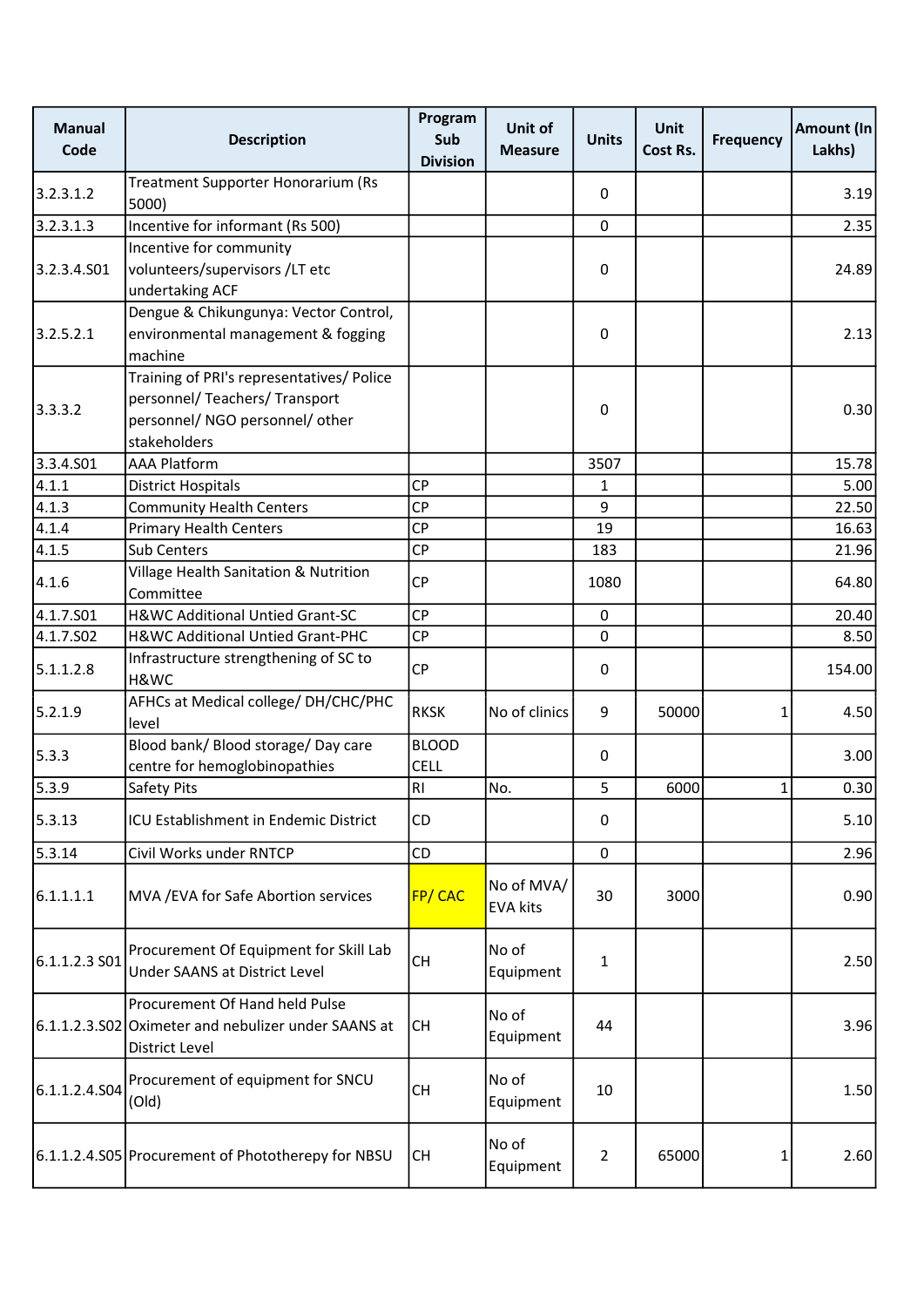| <b>Manual</b><br>Code | <b>Description</b>                                                              | Program<br>Sub<br><b>Division</b> | Unit of<br><b>Measure</b> | <b>Units</b>   | <b>Unit</b><br>Cost Rs. | <b>Frequency</b> | Amount (In<br>Lakhs) |
|-----------------------|---------------------------------------------------------------------------------|-----------------------------------|---------------------------|----------------|-------------------------|------------------|----------------------|
| 6.1.1.2.4.506         | Procurement of Radiant Warmer for<br><b>NBSU</b>                                | <b>CH</b>                         | No of<br>Equipment        | $\overline{2}$ | 60000                   | 1                | 4.80                 |
| 6.1.1.3.1             | <b>NSV</b> kits                                                                 | <b>FP</b>                         |                           | $\overline{2}$ | 1000                    |                  | 0.02                 |
| 6.1.1.3.3             | Minilap kits                                                                    | <b>FP</b>                         | No of<br>Minilap kits     | 4              | 3000                    |                  | 0.12                 |
| 6.1.1.3.5             | <b>PPIUCD forceps</b>                                                           | <b>FP</b>                         | No of Kallys<br>forceps   | 5              | 1000                    |                  | 0.05                 |
| 6.1.1.5.1             | Equipment for Mobile health teams                                               | <b>RBSK</b>                       | No of teams               | 18             | 5000                    | 1                | 0.90                 |
| 6.1.1.15.2            | Equipment for IHIP                                                              |                                   |                           | 0              |                         |                  | 0.60                 |
| 6.1.1.17.1            | Equipments                                                                      |                                   |                           | $\mathbf 0$    |                         |                  | 0.05                 |
| 6.1.1.18.1            | Procurement of Equipment                                                        |                                   |                           | $\mathbf 0$    |                         |                  | 2.50                 |
| 6.1.1.19.3            | Grant-in-aid for Vision Centre (PHC)<br>(Govt.)                                 |                                   |                           | 0              |                         |                  | 1.00                 |
| 6.1.1.21.4            | Non-recurring GIA: Machinery &<br><b>Equipment for CHC</b>                      |                                   |                           | 0              |                         |                  | 2.50                 |
| 6.1.1.23.4            | Non-recurring: Equipment at CHC NCD<br>clinic                                   |                                   |                           | $\mathbf{0}$   |                         |                  | 8.00                 |
| 6.1.2.3.1             | <b>MCR</b>                                                                      |                                   |                           | 100            |                         |                  | 0.40                 |
| 6.1.2.3.2             | Aids/Appliance                                                                  |                                   |                           | 0              |                         |                  | 0.17                 |
| 6.1.2.5.1             | Tablets; software for H&WC and ANM/<br><b>MPW</b>                               | <b>CP</b>                         |                           | 0              |                         |                  | 0.85                 |
| 6.1.3.1.3             | <b>Equipment Maintenance</b>                                                    |                                   |                           | $\mathbf 0$    |                         |                  | 1.41                 |
| 6.2.1.2               | Drugs for Safe Abortion (MMA)                                                   | FP/CAC                            | No of<br><b>Tablets</b>   | 300            |                         |                  | 0.04                 |
| 6.2.1.7.5.S01         | Drugs & Consumables Normal Delivery L1<br>Facility                              | MH                                | No of<br>benificieries    | 13500          | 100                     |                  | 2.70                 |
| 6.2.1.7.5.S02         | Drugs & Consumables Normal Delivery L2<br>Facility                              | MH                                | No of<br>benificieries    | 12000          | 200                     | 1                | 4.80                 |
| 6.2.1.7.5.503         | Drugs & Consumables Normal Delivery L3<br>Facility                              | MH                                | No of<br>benificieries    | 3600           | 300                     | 1                | 2.88                 |
| 6.2.1.7.5.504         | Drugs & Consumables Caesarean Delivery<br>L3 Facility                           | MH                                | No of<br>benificieries    | 200            | 1800                    | 1                | 0.72                 |
| 6.2.1.7.5.508         | Drugs & Consumables Safe Dilivery Kit for<br><b>HIV infected Pregnant Women</b> | MH                                | No of<br>benificieries    | 15             | 1500                    | 1                | 0.23                 |
| 6.2.2.9               | AEFI kit under RI Program                                                       | RI                                | No.                       | 45             | 200                     | 1                | 0.09                 |
| 6.2.3.1               | Nayi Pehl Kit                                                                   | FP                                | No of Nayi<br>Pahel Kit   | 3810           | 220                     |                  | 8.38                 |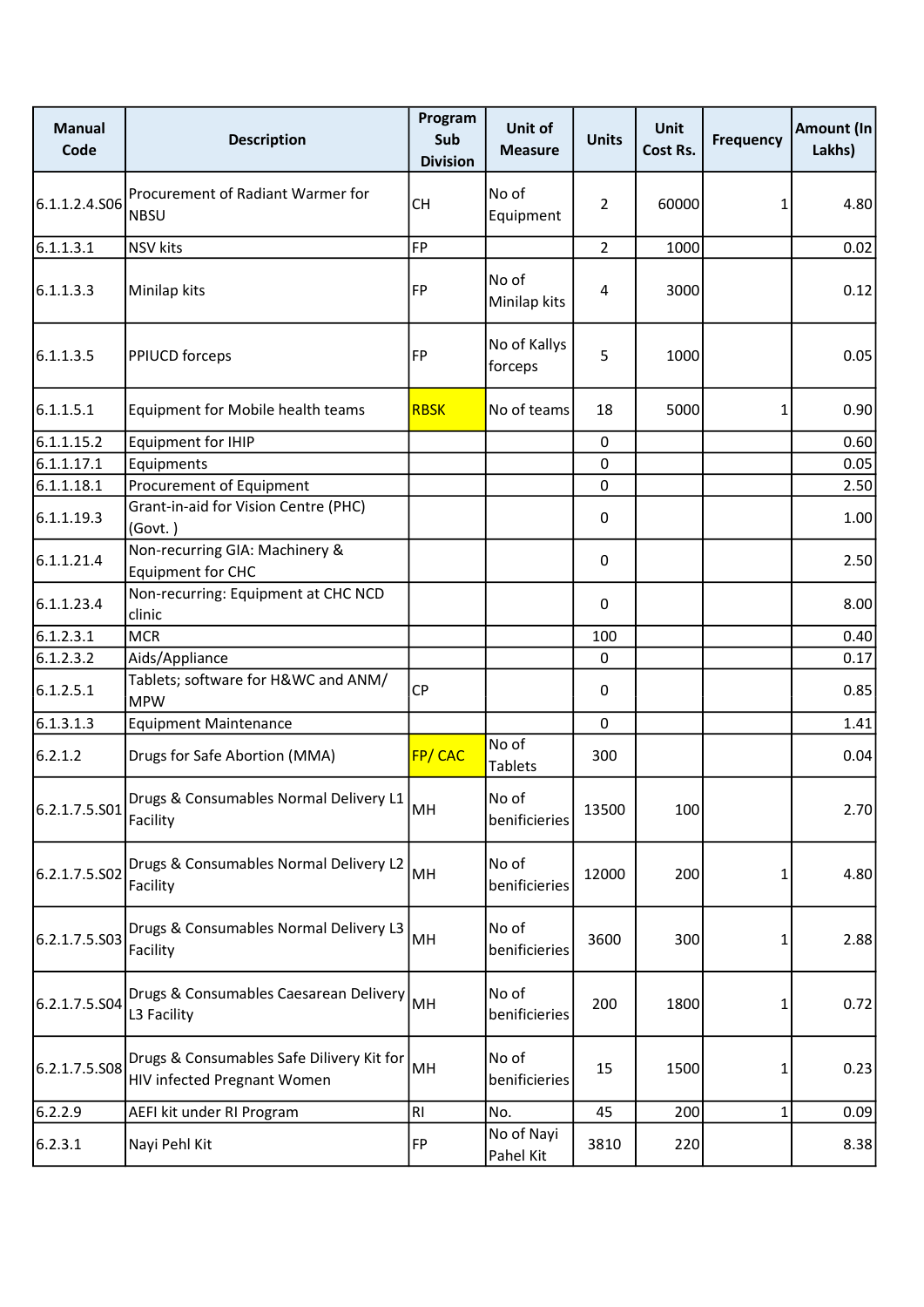| <b>Manual</b><br>Code | <b>Description</b>                                                                               | Program<br>Sub<br><b>Division</b> | Unit of<br><b>Measure</b> | <b>Units</b> | <b>Unit</b><br>Cost Rs. | <b>Frequency</b> | Amount (In<br>Lakhs) |
|-----------------------|--------------------------------------------------------------------------------------------------|-----------------------------------|---------------------------|--------------|-------------------------|------------------|----------------------|
| 6.2.5.1               | Medicine for Mobile health team                                                                  | <b>RBSK</b>                       | No of teams               | 18           | 5000                    | 1                | 0.90                 |
| 6.2.6.4               | Replenishment of ASHA HBNC kits                                                                  | <b>CP</b>                         |                           | 1515         |                         |                  | 2.27                 |
| 6.2.8.1               | Red/Black plastic bags et                                                                        | RI                                | No of<br>session          | 20340        | 10                      | 1                | 2.03                 |
| 6.2.8.2               | Bleach/Hypochlorite solution/ Twin<br>bucket and hub cutter                                      | RI                                |                           | 10           |                         |                  | 0.15                 |
| 6.2.9.1               | AYUSH drugs for DH / CHC / PHC                                                                   | <b>AYUSH</b>                      |                           | 15           |                         |                  | 7.50                 |
| 6.2.12.1              | Chloroquine phosphate tablets                                                                    |                                   |                           | 0            |                         |                  | 0.15                 |
| 6.2.12.2              | Primaquine tablets 2.5 mg                                                                        |                                   |                           | 0            |                         |                  | 0.08                 |
| 6.2.12.3              | Primaquine tablets 7.5 mg                                                                        |                                   |                           | $\mathbf 0$  |                         |                  | 0.15                 |
| 6.2.13.1              | Supportive drugs, lab. Reagents                                                                  |                                   |                           | $\mathbf 0$  |                         |                  | 0.68                 |
| 6.2.14.1              | Laboratory Materials                                                                             |                                   |                           | 0            |                         |                  | 12.19                |
| 6.2.14.2              | Procurement of Drugs                                                                             |                                   |                           | $\mathbf 0$  |                         |                  | 6.30                 |
| 6.2.15.1              | Assistance for<br>consumables/drugs/medicines to the<br>Govt./District Hospital for Cat sx etc   | <b>NCD</b>                        |                           | $\pmb{0}$    |                         |                  | 8.81                 |
| 6.2.18.1              | Procurement of medicine & consumables<br>for TCC under NTCP                                      |                                   |                           | 0            |                         |                  | 2.00                 |
| 6.2.19.1              | Drugs & supplies for District NCD Clinic                                                         |                                   |                           | 0            |                         |                  | 12.00                |
| 6.2.19.3              | Drugs & supplies for CHC NCD Clinic                                                              |                                   |                           | 0            |                         |                  | 12.00                |
| 6.2.19.4              | Drugs & supplies for PHC level                                                                   |                                   |                           | $\mathbf 0$  |                         |                  | 6.50                 |
| 6.2.19.5              | Drugs & supplies for Sub-Centre level                                                            |                                   |                           | 0            |                         |                  | 22.75                |
| 6.2.22.1              | Cost of Lab recurring expences for H &<br>WC                                                     | <b>CP</b>                         |                           | 0            |                         |                  | 25.50                |
| 6.4.3.S01             | Free Diagnostics for Pregnant women<br>under JSSK - USG on PPP for PMSMA                         | MH                                | No of USG                 | 1100         | 300                     | 1                | 3.30                 |
| 6.4.3.502             | Free Diagnostics for Pregnant women<br>under JSSK- AVD for for HIV & Syphilis at<br><b>VHNDs</b> | MH                                | No of AVD                 | 268          | 25                      | 1                | 6.97                 |
| 6.4.3.503             | Free Diagnostics for Pregnant women<br>under JSSK-MH                                             | <b>MH</b>                         | No of<br>benificieries    | 45000        | 200                     | 1                | 14.40                |
| 6.4.4                 | Free Diagnostics for Sick infants under<br><b>JSSK</b>                                           | <b>CH</b>                         | No of units               | $\mathbf{1}$ |                         |                  | 1.20                 |
| 6.5.1                 | <b>Procurement of Vehicles</b>                                                                   |                                   |                           | $\mathbf{0}$ |                         |                  | 1.95                 |
| 7.5.2                 | Any Other                                                                                        |                                   |                           | 0            |                         |                  | 4.20                 |
| 8.1.1.1               | ANMs                                                                                             | MH                                |                           | 227          |                         |                  | 432.46               |
| 8.1.1.2.S01           | Staff Nurses-100 Beded MCH Wing                                                                  | MH                                |                           | 31           |                         |                  | 74.63                |
| 8.1.1.2.503           | Staff Nurses-CD-NVBDCP-AES/JE                                                                    | CD                                |                           | 0            |                         |                  | 148.03               |
| 8.1.1.2.505           | <b>Staff Nurses-MH</b>                                                                           | MH                                |                           | 50           |                         |                  | 167.83               |
| 8.1.1.2.511           | Staff Nurse - HWC                                                                                | CP                                |                           | 0            |                         |                  | 38.70                |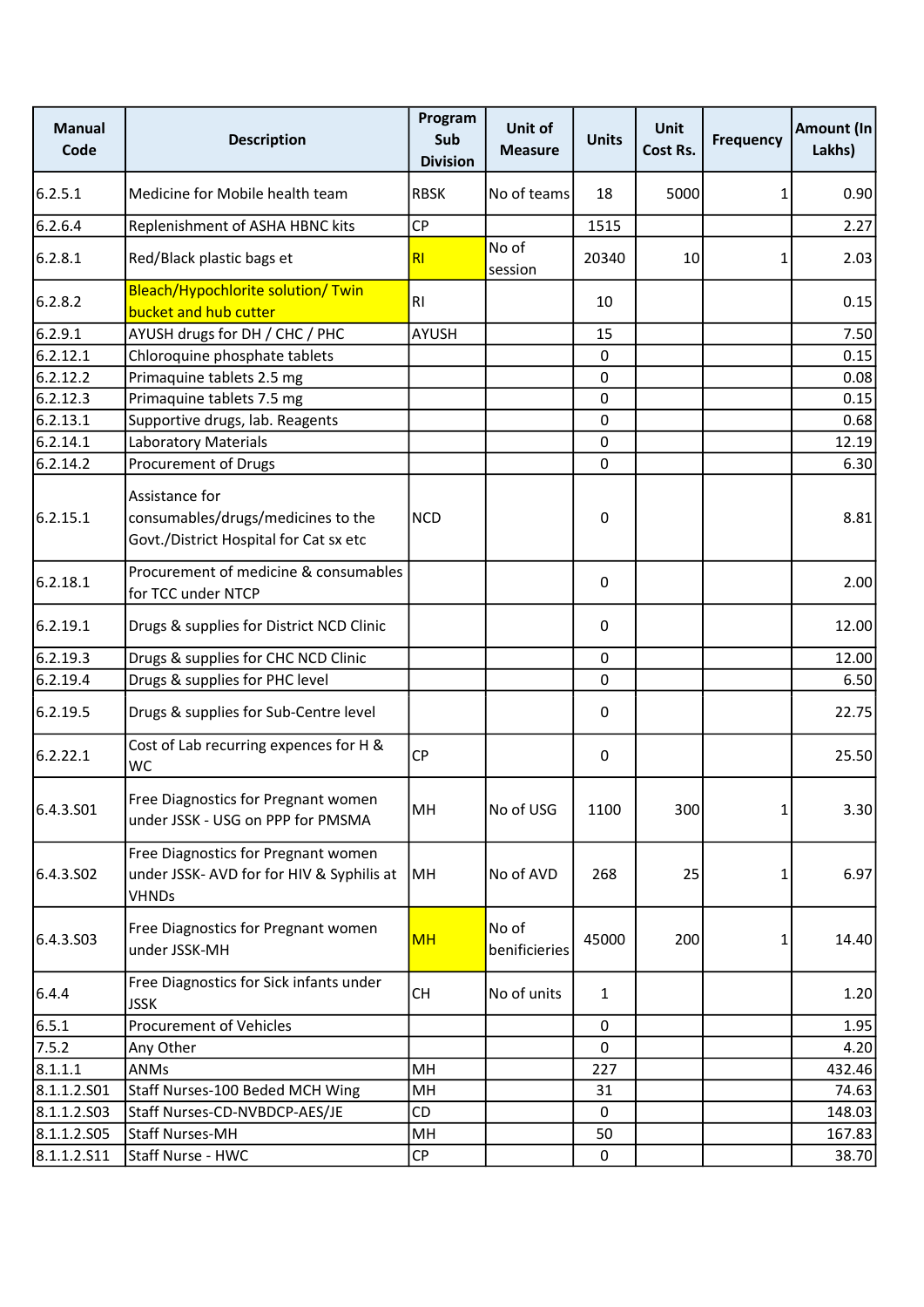| <b>Manual</b><br>Code | <b>Description</b>                                                                                    | Program<br>Sub<br><b>Division</b> | Unit of<br><b>Measure</b> | <b>Units</b>   | <b>Unit</b><br>Cost Rs. | <b>Frequency</b> | Amount (In<br>Lakhs) |
|-----------------------|-------------------------------------------------------------------------------------------------------|-----------------------------------|---------------------------|----------------|-------------------------|------------------|----------------------|
| 8.1.1.5.S01           | Laboratory Technicians - 100 Beded MCH<br>Wing                                                        | MH                                |                           | 6              |                         |                  | 12.38                |
| 8.1.1.5.502           | Laboratory Technicians -HR                                                                            |                                   |                           | 1              |                         |                  | 2.55                 |
| 8.1.1.5.S04           | Laboratory Technicians - RNTCP                                                                        |                                   |                           | 0              |                         |                  | 23.29                |
| 8.1.1.6.S05           | OT Technician                                                                                         | <b>MH</b>                         |                           | $\overline{2}$ |                         |                  | 5.04                 |
| 8.1.1.6.506           | OT Technician-MCH Wing                                                                                | <b>MH</b>                         |                           | $\overline{2}$ |                         |                  | 3.95                 |
| 8.1.1.12              | Others (Para Medical Worker)-NLEP                                                                     | CD                                |                           | 0              |                         |                  | 2.93                 |
| 8.1.2.1.S01           | Obstetricians and Gynaecologists -100<br><b>Beded MCH Wing</b>                                        | MH                                |                           | 3              |                         |                  | 21.60                |
| 8.1.2.1.504           | Obstetricians and Gynaecologists -MH                                                                  | MH                                |                           | 3              |                         |                  | 28.80                |
| 8.1.2.2.S01           | Paediatricians- 100 Beded MCH Wing                                                                    | MН                                |                           | 3              |                         |                  | 21.60                |
| 8.1.2.2.503           | Paediatricians-CD-NVBDCP- AES/JE                                                                      | CD                                |                           | $\pmb{0}$      |                         |                  | 32.40                |
| 8.1.2.3.502           | Anaesthetists -100 Beded MCH Wing                                                                     | MH                                |                           | 3              |                         |                  | 21.60                |
| 8.1.2.3.505           | Anaesthetists - MH                                                                                    | MH                                |                           | $\overline{2}$ |                         |                  | 14.40                |
| 8.1.2.5.S01           | Radiologists- 100 Beded MCH Wing                                                                      | MH                                |                           | 1              |                         |                  | 7.80                 |
| 8.1.2.6.S01           | Pathologists/ Haemotologists- 100 Beded<br><b>MCH Wing</b>                                            | MH                                |                           | 1              |                         |                  | 7.20                 |
|                       | FRU Operationalization for Gynae &<br>8.1.3.10.S01 anesthetist specialist on call from govt<br>sector | MH                                | No of C-<br>section       | 8              | 3000                    | 1                | 0.24                 |
| 8.1.3.10.502          | FRU Operationalization Gynecologists<br>specialist on call from pvt sector                            | MH                                | No of C-<br>section       | 4              | 4500                    | 1                | 0.18                 |
| 8.1.3.10.S03          | FRU Operationalization anesthetist<br>specialist on call for from pvt sector                          | MH                                | No of C-<br>section       | 4              | 3000                    | 1                | 0.12                 |
| 8.1.4.1.501           | Dental Surgeons- DH & CHC                                                                             |                                   |                           | $\overline{2}$ |                         |                  | 13.49                |
| 8.1.5.501             | Medical Officers -CD-NVBDCP-AES/JE                                                                    | CD                                |                           | <sup>0</sup>   |                         |                  | 18.74                |
| 8.1.5.503             | <b>Medical Officers -MH</b>                                                                           | MH                                |                           | 3              |                         |                  | 15.99                |
| 8.1.6.1               | <b>AYUSH MOs</b>                                                                                      | AYUSH                             |                           | 15             |                         |                  | 71.37                |
| 8.1.6.2               | Pharmacist - AYUSH                                                                                    | AYUSH                             |                           | $\overline{4}$ |                         |                  | 7.57                 |
| 8.1.7.1.1             | MOs-AYUSH                                                                                             | RBSK                              |                           | 29             |                         |                  | 125.97               |
|                       | 8.1.7.1.2.S02 MOs-Dental MO/ BDS                                                                      | <b>RBSK</b>                       |                           | $\overline{7}$ |                         |                  | 47.57                |
| 8.1.7.1.3             | <b>Staff Nurse</b>                                                                                    | <b>RBSK</b>                       |                           | $\overline{4}$ |                         |                  | 12.82                |
| 8.1.7.1.4             | ANM                                                                                                   | <b>RBSK</b>                       |                           | 14             |                         |                  | 26.13                |
|                       | 8.1.7.1.5.S01 Para Medical Worker                                                                     | <b>RBSK</b>                       |                           | 18             |                         |                  | 41.52                |
| 8.1.8.1               | <b>Medical Officers</b>                                                                               | <b>CH</b>                         |                           | $\mathbf{1}$   |                         |                  | 8.32                 |
| 8.1.8.2               | <b>Staff Nurse</b>                                                                                    | <b>CH</b>                         |                           | $\overline{4}$ |                         |                  | 13.25                |
| 8.1.8.3               | Cook cum caretaker                                                                                    | <b>CH</b>                         |                           | $\overline{2}$ |                         |                  | 2.60                 |
| 8.1.8.5               | Feeding demonstrator for NRC                                                                          | <b>CH</b>                         |                           | $\mathbf{1}$   |                         |                  | 3.04                 |
| 8.1.9.1               | Paediatrician                                                                                         | <b>CH</b>                         |                           | $\overline{3}$ |                         |                  | 67.50                |
| 8.1.9.3.501           | Staff Nurse - SNCU/KMC                                                                                | <b>CH</b>                         |                           | 18             |                         |                  | 53.84                |
| 8.1.9.3.502           | Staff Nurse -NBSU                                                                                     | <b>CH</b>                         |                           | 9              |                         |                  | 25.04                |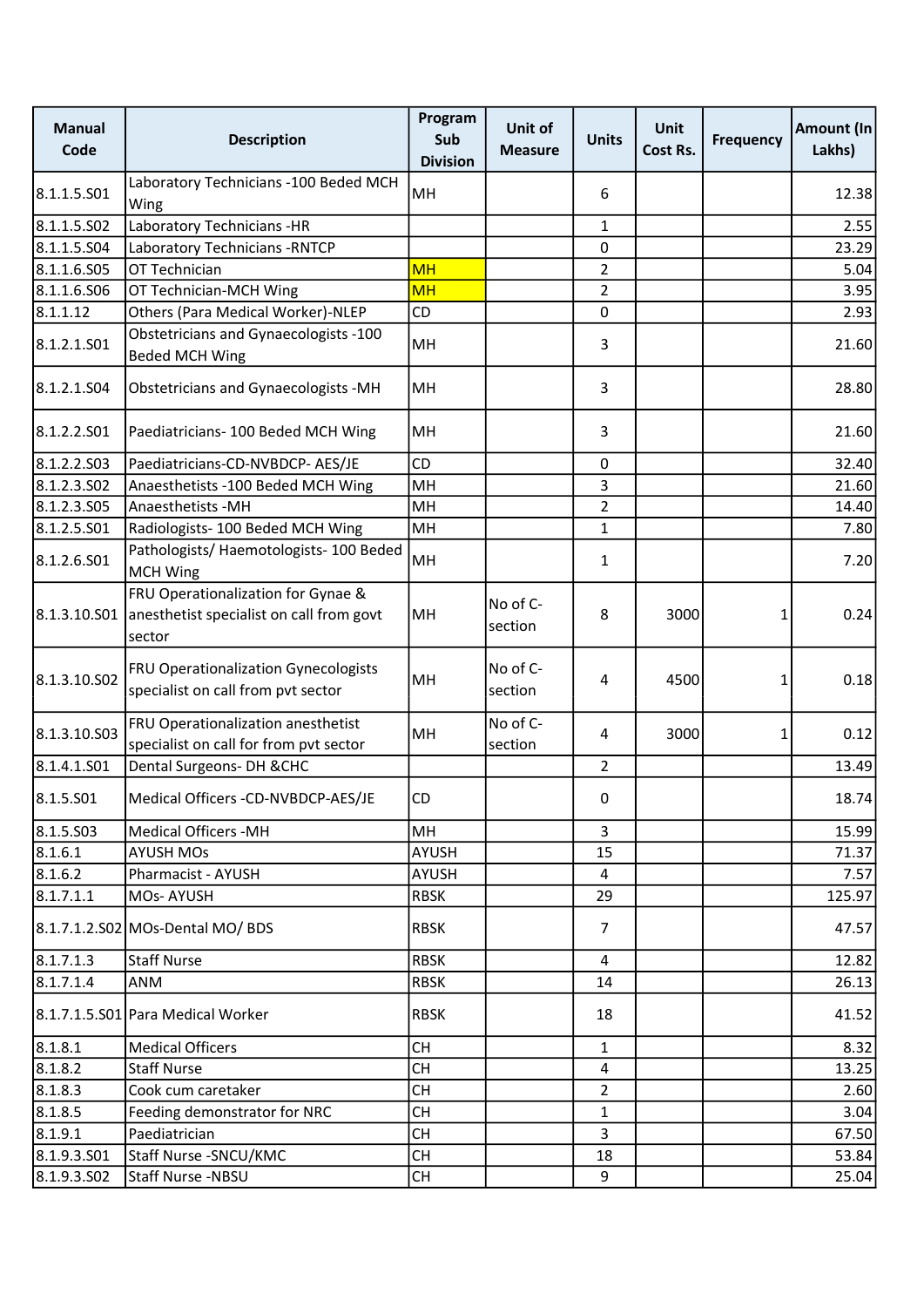| <b>Manual</b><br>Code | <b>Description</b>                                                        | Program<br>Sub<br><b>Division</b> | Unit of<br><b>Measure</b> | <b>Units</b> | <b>Unit</b><br>Cost Rs. | <b>Frequency</b> | Amount (In<br>Lakhs) |
|-----------------------|---------------------------------------------------------------------------|-----------------------------------|---------------------------|--------------|-------------------------|------------------|----------------------|
| 8.1.9.6.S01           | Ancillary Staff-CD-NVBDCP-AES &JE                                         | CD                                |                           | 0            |                         |                  | 8.55                 |
| 8.1.9.6.S02           | Others- SNCU Staff ( Ward Aaya/<br>Cleaner/ Security Guard)               | <b>CH</b>                         |                           | 9            |                         |                  | 12.43                |
| 8.1.9.6.S03           | Others- SNCU Staff DEO                                                    | <b>CH</b>                         |                           | $\mathbf{1}$ |                         |                  | 2.14                 |
| 8.1.12.1              | Mid-level Service Provider                                                | <b>CP</b>                         |                           | $\mathbf 0$  |                         |                  | 110.09               |
| 8.1.12.2              | Performance incentive for Mid-level<br>service providers                  | <b>CP</b>                         |                           | 0            |                         |                  | 84.60                |
|                       | 8.1.13.1.S02 Counsellor -RKSK                                             | <b>RKSK</b>                       |                           | 11           |                         |                  | 17.35                |
| 8.1.13.1.S03          | Counsellor -RMNCHA-FW                                                     | <b>FP</b>                         | No of<br>Councelor        | 1            |                         |                  | 2.05                 |
|                       | 8.1.13.4.S01 Microbiologists-CD-NVBDCP-AES/JE                             | CD                                |                           | 0            |                         |                  | 4.95                 |
| 8.1.13.10             | TBHV-CD-RNTCP                                                             | CD                                |                           | $\mathbf 0$  |                         |                  | 3.84                 |
| 8.1.13.22.SO<br>7     | Rogi Sahayata Kendra Manager                                              | QA                                |                           | 1            |                         |                  | 2.64                 |
| 8.1.13.22.51<br>3     | Rogi Sahayata Kendra Operator                                             | QA                                |                           | 1            |                         |                  | 1.52                 |
| 8.1.16.2.501          | <b>Cold Chain Handlers</b>                                                | RI                                |                           | 0            |                         |                  | 2.00                 |
|                       | 8.1.16.6.S02 Data Entry Operator CD-RCP                                   | CD                                |                           | 0            |                         |                  | 0.25                 |
|                       | 8.1.16.7.S05 Cleaner -NRC                                                 | <b>CH</b>                         |                           | $\mathbf{1}$ |                         |                  | 1.44                 |
| 8.4.1                 | Additional Allowances/ Incentives to<br><b>Medical Officers</b>           | MH                                |                           | 0            |                         |                  | 1.92                 |
| 8.4.7                 | Incentive to provider for PPIUCD services<br>@Rs 150 per PPIUCD insertion | <b>FP</b>                         | No of Clints              | 1440         | 150                     |                  | 2.16                 |
| 8.4.8                 | Incentive to provider for PAIUCD Services<br>@Rs 150 per PAIUCD insertion | <b>FP</b>                         | No of Clints              | 10           | 150                     |                  | 0.02                 |
| 8.4.9                 | Team based incentives for Health &<br>Wellness Centers (H&WC Sub Center)  | <b>CP</b>                         |                           | 0            |                         |                  | 62.04                |
| 8.4.10                | Team based incentives for Health &<br>Wellness Centers (H&WC PHC)         | <b>CP</b>                         |                           | 0            |                         |                  | 23.12                |
| 8.4.12.S01            | HRP identification and follow up for ANM                                  | MH                                | No of HRP                 | 1000         | 200                     | 1                | 2.00                 |
| 8.4.12.503            | Performance based Incentives to<br>RMNCHA Counselors in Family Planning   | FP                                | No of Clints              | 79           | 50                      |                  | 0.04                 |
| 8.4.12.S04            | RI Cold chain handlers incentive                                          | R <sub>1</sub>                    | <b>No</b>                 | 8            | 2400                    | 12               | 2.30                 |
| 9.1.6.1               | Development/ translation and<br>duplication of training materials         | <b>CH</b>                         | No of<br>Module           | 590          | 100                     | 1                | 0.59                 |
| 9.2.2.S05             | <b>Nurse Mentor</b>                                                       | <b>MH</b>                         |                           | $\mathbf{1}$ |                         |                  | 6.16                 |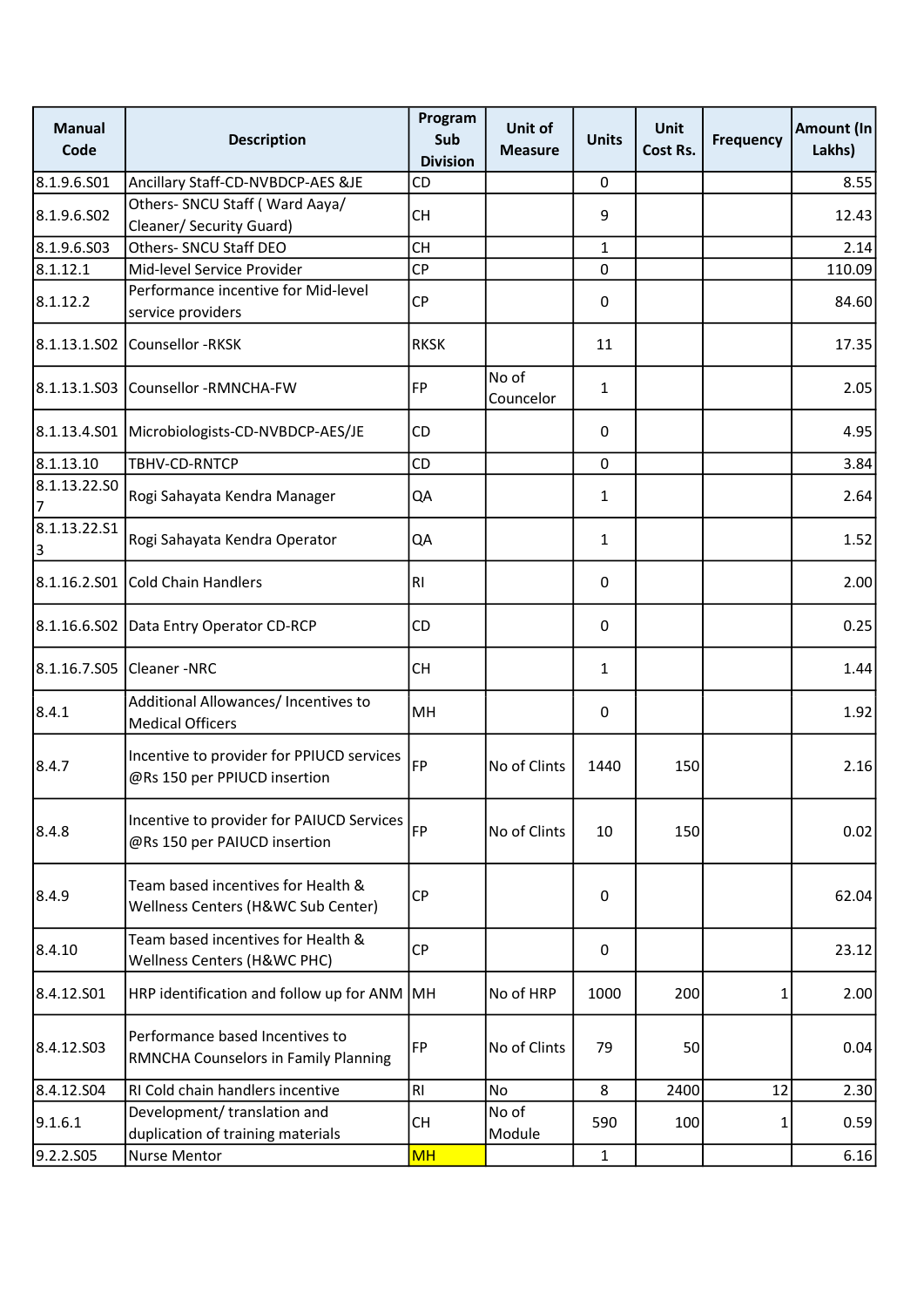| <b>Manual</b><br>Code | <b>Description</b>                                                                                   | Program<br>Sub<br><b>Division</b> | Unit of<br><b>Measure</b> | <b>Units</b>   | <b>Unit</b><br>Cost Rs. | <b>Frequency</b> | Amount (In<br>Lakhs) |
|-----------------------|------------------------------------------------------------------------------------------------------|-----------------------------------|---------------------------|----------------|-------------------------|------------------|----------------------|
|                       | Incentive for Program Coordination to                                                                |                                   |                           | 0              |                         |                  |                      |
| 9.2.3.S03<br>9.5.1.6  | (HoD OBG/Principal)<br>Training of Staff Nurses/ANMs / LHVs in                                       | MH<br><b>MH</b>                   |                           | 4              |                         |                  | 6.22                 |
|                       | <b>SBA</b>                                                                                           |                                   |                           |                |                         |                  |                      |
| 9.5.2.2.S01           | <b>State and District Lanch of SAANS</b><br>State and District Planning and Review                   | <b>CH</b>                         | No.                       | $\mathbf{1}$   |                         |                  | 0.50                 |
| 9.5.2.2.SO2           | Meeting of SAANS                                                                                     | <b>CH</b>                         | No.                       | $\mathbf{1}$   |                         |                  | 0.20                 |
| 9.5.2.19              | Orientation on National Deworming Day                                                                | <b>RKSK</b>                       |                           | $\mathbf{1}$   |                         |                  | 1.13                 |
| 9.5.2.24.S02          | <b>District Training of SAANS</b>                                                                    | CH                                |                           | 11             |                         |                  | 3.65                 |
| 9.5.2.25.S01          | One day Orientation Training for IDCF                                                                | СH                                | No of<br>district         | $\mathbf{1}$   | 150000                  | 1                | 1.50                 |
| 9.5.3.1.S01           | Qtr.Review/orientation meeting at Block<br>Level for ANM of 57 MPV Districts                         | <b>FP</b>                         | No of<br><b>Meetings</b>  | 9              | 3000                    |                  | 1.08                 |
| 9.5.3.1.S03           | District Level One Day Orientation of<br>newly recruited ANM/SN ON Family<br><b>Planning Schemes</b> | FP                                | No of<br>Meetings         | 1              | 3000                    |                  | 0.03                 |
| 9.5.3.2.S02           | District Level Dissemination Workshop                                                                | FP                                | No of<br>workshops        | $\mathbf{1}$   | 10000                   |                  | 0.10                 |
| 9.5.3.22              | Training of Medical officers (Injectible<br>Contraceptive Trainings)                                 | <b>FP</b>                         | No of<br><b>Batches</b>   | 1              | 22800                   |                  | 0.23                 |
| 9.5.3.23              | Training of AYUSH doctors (Injectible<br>Contraceptive Trainings)                                    | <b>FP</b>                         | No of<br><b>Batches</b>   | $\mathbf{1}$   | 22800                   |                  | 0.23                 |
| 9.5.3.24              | <b>Training of Nurses (Staff</b><br>Nurse/LHV/ANM) (Injectible<br><b>Contraceptive Trainings)</b>    | <b>FP</b>                         | No of<br><b>Batches</b>   | 8              | 35800                   |                  | 2.86                 |
| 9.5.4.4               | AFHS training of ANM/LHV/MPW                                                                         | <b>RKSK</b>                       | No of Batch               | 1              | 91905                   | 1                | 0.92                 |
| 9.5.4.10              | WIFS trainings (Block)                                                                               | <b>RKSK</b>                       | No of Batch               | 10             | 3000                    | 1                | 0.30                 |
| 9.5.4.13.2            | Training of two nodal teachers per school RKSK                                                       |                                   | No of<br>school           | 548            | 7000                    | 1                | 38.36                |
| 9.5.4.13.3            | Any other (please specify) Anemia Free<br>Adolcent event at Inter Collages                           | <b>RKSK</b>                       | No of event               | 20             | 5000                    | 1                | 1.00                 |
| 9.5.5.1               | RBSK Training - Training of Mobile health<br>team - technical and managerial (5 days)                | <b>RBSK</b>                       | No of batch               | $\overline{2}$ | 15450                   | 1                | 0.31                 |
| 9.5.10.1.S01          | Training under Immunisation-Data<br>Handler                                                          | <b>RI</b>                         |                           | 0              |                         |                  | 0.05                 |
| 9.5.10.1.S04          | Training under Immunisation-CCH                                                                      | RI                                |                           | 0              |                         |                  | 0.30                 |
| 9.5.11.7              | ASHA & MPWs, AWW & Community<br>volunteers (1 day)                                                   | CD                                |                           | 0              |                         |                  | 0.11                 |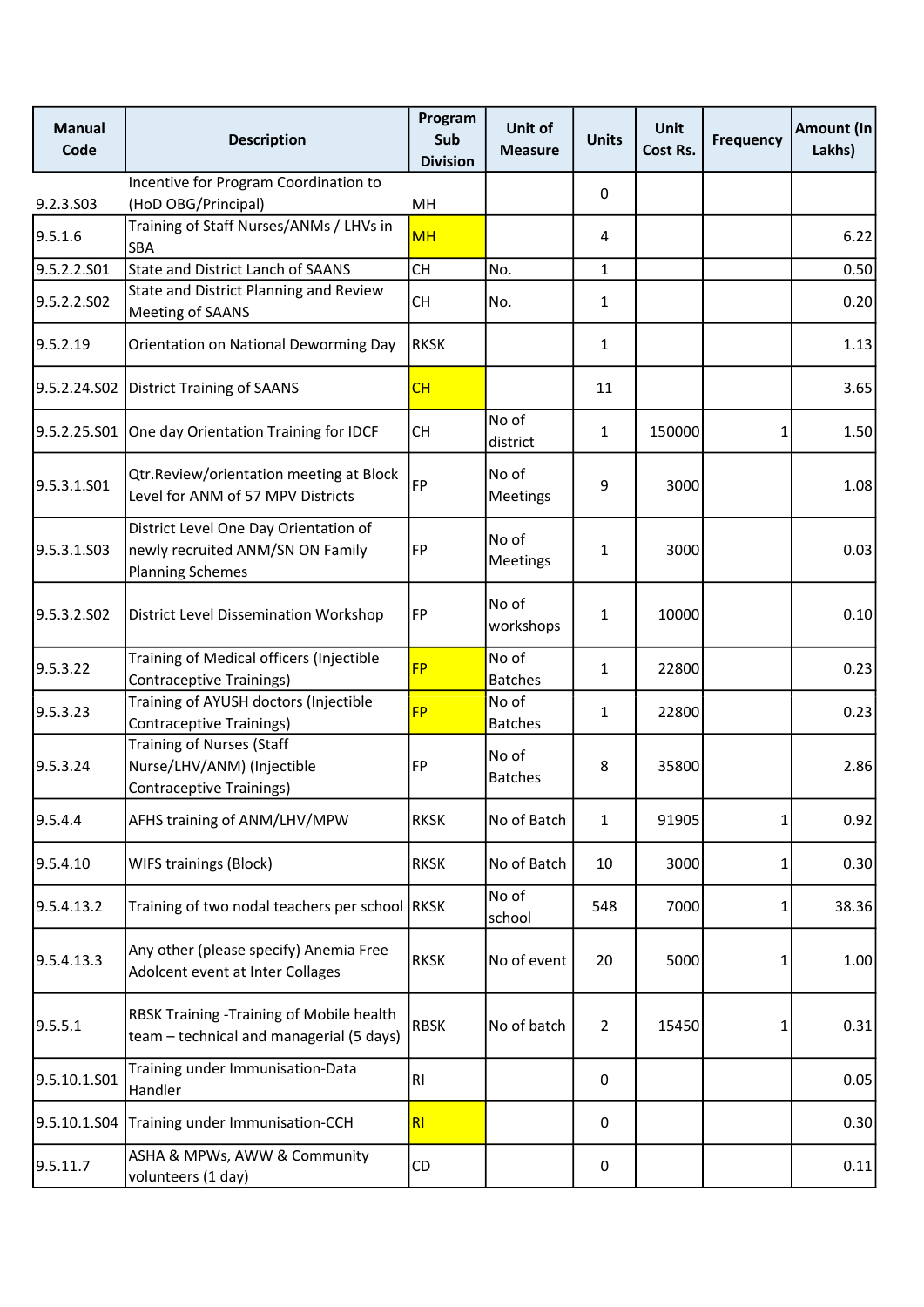| <b>Manual</b><br>Code | <b>Description</b>                                                                                                                    | Program<br>Sub<br><b>Division</b> | Unit of<br><b>Measure</b> | <b>Units</b> | <b>Unit</b><br>Cost Rs. | <b>Frequency</b> | Amount (In<br>Lakhs) |
|-----------------------|---------------------------------------------------------------------------------------------------------------------------------------|-----------------------------------|---------------------------|--------------|-------------------------|------------------|----------------------|
| 9.5.12.1              | Training / Capacity Building (Malaria)                                                                                                | CD                                |                           | 0            |                         |                  | 0.35                 |
| 9.5.12.6              | Training/sensitization of district level<br>officers on ELF and drug distributors<br>including peripheral health workers (AES/<br>JE) | CD                                |                           | $\mathbf 0$  |                         |                  | 1.75                 |
| 9.5.14.1              | <b>Trainings under RNTCP</b>                                                                                                          | CD                                |                           | $\mathbf 0$  |                         |                  | 2.10                 |
| 9.5.17.1              | Training of doctors and staff at DH Level<br>under NPHCE                                                                              | <b>NCD</b>                        |                           | 0            |                         |                  | 0.80                 |
| 9.5.18.1.1            | Orientation of Stakeholder organizations                                                                                              | <b>NCD</b>                        |                           | 0            |                         |                  | 0.40                 |
| 9.5.18.1.2            | Training of Health Professionals                                                                                                      | <b>NCD</b>                        |                           | $\mathbf{0}$ |                         |                  | 0.40                 |
| 9.5.18.1.3            | <b>Orientation of Law Enforcers</b>                                                                                                   | <b>NCD</b>                        |                           | 0            |                         |                  | 0.60                 |
| 9.5.18.1.4            | Other Trainings/Orientations - sessions<br>incorporated in other's training                                                           | <b>NCD</b>                        |                           | 0            |                         |                  | 1.30                 |
| 9.5.19.2              | District NCD Cell                                                                                                                     | <b>NCD</b>                        |                           | 0            |                         |                  | 3.00                 |
| 9.5.25.3              | Kayakalp Trainings                                                                                                                    | QA                                | <b>Batch</b>              | $\mathbf{1}$ | 33000                   | 1                | 0.33                 |
| 9.5.26.2              | Training cum review meeting for HMIS &<br><b>MCTS at District level</b>                                                               | <b>MIS</b>                        |                           | 0            |                         |                  | 0.46                 |
| 9.5.26.3              | Training cum review meeting for HMIS &<br>MCTS at Block level                                                                         | <b>MIS</b>                        |                           | 0            |                         |                  | 1.36                 |
|                       | 9.5.27.4.S01 Cost of Yoga Sessions                                                                                                    | <b>CP</b>                         |                           | 0            |                         |                  | 4.80                 |
| 4.01                  | 9.5.29.13.S0 Scaling up Nurse Mentoring Program<br>Allowances                                                                         | MH                                |                           | 1            |                         |                  | 0.39                 |
| 4.02                  | 9.5.29.13.S0 Scaling up Nurse Mentoring Program<br>Honorarium                                                                         | MH                                |                           | 8            |                         |                  | 4.80                 |
| 4.03                  | 9.5.29.13.S0 Scaling up Nurse Mentoring Program<br>Yearly TA DA                                                                       | MH                                |                           | 8            |                         |                  | 0.24                 |
| 4.04                  | 9.5.29.13.S0 Scaling up Nurse Mentoring Program<br>Register                                                                           | MH                                |                           | 8            |                         |                  | 0.02                 |
| 4.05                  | 9.5.29.13.SO Scaling up Nurse Mentoring Program<br>Mini Skill Lab                                                                     | MH                                |                           | 2            |                         |                  | 2.00                 |
| 10.1.1                | Maternal Death Review (both in<br>institutions and community)                                                                         | MH                                | No of<br><b>CBMDR</b>     | 51           | 600                     | 1                | 0.31                 |
| 10.2.4                | Microfilaria Survey - Lymphatic Filariasis                                                                                            | CD                                |                           | 0            |                         |                  | 0.50                 |
| 10.2.5                | Monitoring & Evaluation (Post MDA<br>assessment by medical colleges (Govt. &<br>private)/ICMR institutions)                           | <b>CD</b>                         |                           | 0            |                         |                  | 0.35                 |
| 10.3.1.2              | Sentinel surveillance Hospital recurrent                                                                                              | CD                                |                           | 0            |                         |                  | 1.00                 |
| 11.3                  | <b>Targeting Naturally Occurring Gathering</b><br>of People/ Health Mela                                                              |                                   |                           | 2            |                         |                  | 13.00                |
| 11.5.1                | Media Mix of Mid Media/ Mass Media                                                                                                    | <b>IEC</b>                        |                           | $\mathbf{1}$ |                         |                  | 0.55                 |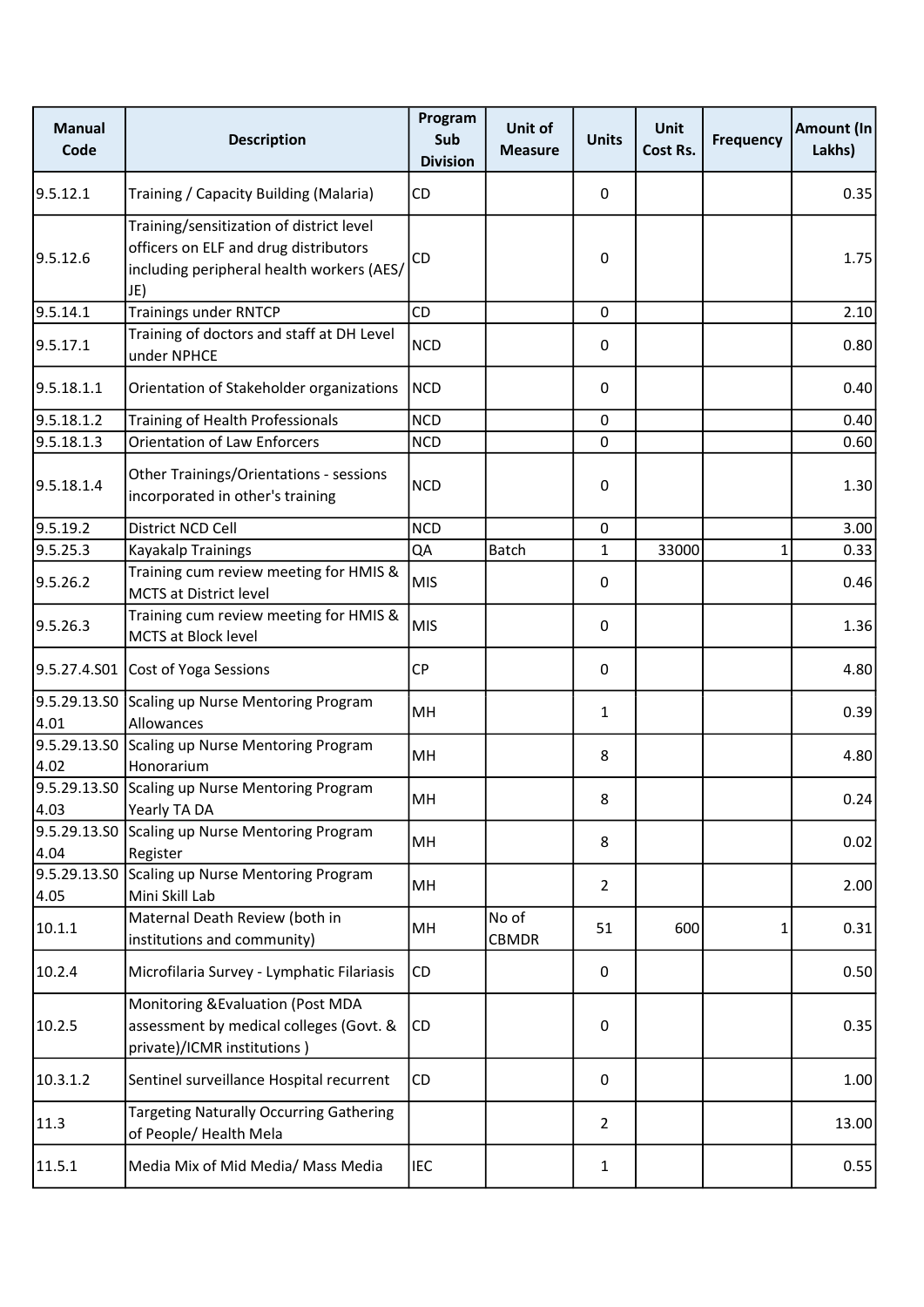| <b>Manual</b><br>Code | <b>Description</b>                                                                                 | Program<br>Sub<br><b>Division</b> | Unit of<br><b>Measure</b> | <b>Units</b> | <b>Unit</b><br>Cost Rs. | <b>Frequency</b> | Amount (In<br>Lakhs) |
|-----------------------|----------------------------------------------------------------------------------------------------|-----------------------------------|---------------------------|--------------|-------------------------|------------------|----------------------|
| 11.5.4.S02            | Celebration of New Born Care Week                                                                  | CH                                | No of<br>district         | $\mathbf{1}$ | 50000                   | 1                | 0.50                 |
| 11.5.4.S03            | <b>Celebration of Breastfeeding Week</b>                                                           | <b>CH</b>                         | No of<br>district         | $\mathbf{1}$ | 40000                   | 1                | 0.40                 |
| 11.5.4.S05            | District Level IEC/BCC Activity Under<br><b>SAANS</b>                                              | <b>CH</b>                         | No.                       | $\mathbf{1}$ | 200000                  |                  | 2.00                 |
| 11.6.3                | IEC & promotional activities for World<br>Population Day celebration                               | <b>IEC/FP</b>                     | No of<br>events           | 10           |                         |                  | 1.61                 |
| 11.6.4                | IEC & promotional activities for<br>Vasectomy Fortnight celebration                                | <b>IEC/FP</b>                     | No of<br>events           | 10           |                         |                  | 1.01                 |
| 11.8.2                | Any other IEC/BCC activities (Wall<br>Painting, Banner & Poster)                                   | <b>IEC</b>                        |                           | 0            |                         |                  | 2.47                 |
| 11.9.1.S01            | Creating awareness on declining sex ratio<br>issue (PNDT)- Block Level                             | <b>IEC/PNDT</b>                   | No of<br>Events           | 6            | 10000                   |                  | 0.60                 |
| 11.9.1.S02            | Creating awareness on declining sex ratio<br>issue (PNDT)- District Level                          | <b>IEC/PNDT</b>                   | No of<br>Events           | 1            | 25000                   |                  | 0.25                 |
| 11.10.1.S01           | Donor Refreshment amount                                                                           | <b>BLOOD</b><br><b>CELL</b>       | No of<br>donation         | 0            | 25                      | 1                | 0.12                 |
| 11.10.1.502           | <b>Blood donation Camp</b>                                                                         | <b>BLOOD</b><br><b>CELL</b>       | No of camp                | 0            | 2500                    | 1                | 0.23                 |
| 11.10.1.503           | Travel & Communication Expenses for BB<br><b>Counselors PRO BCTV</b>                               | <b>BLOOD</b><br><b>CELL</b>       |                           | 0            |                         |                  | 0.18                 |
| 11.14.1               | Health Education & Publicity for NIDDCP                                                            | <b>IEC</b>                        |                           | 0            |                         |                  | 0.26                 |
| 11.15.1               | IEC/BCC for Malaria                                                                                | <b>IEC</b>                        |                           | 0            |                         |                  | 0.35                 |
| 11.15.2               | IEC/BCC for Social mobilization (Dengue<br>and Chikungunya)                                        | <b>IEC</b>                        |                           | 0            |                         |                  | 0.20                 |
| 11.15.4               | Specific IEC/BCC for Lymphatic Filariasis                                                          | <b>IEC</b>                        |                           | 0            |                         |                  | 1.58                 |
| 11.16.1               | IEC/BCC: Mass media, Outdoor media,<br>Rural media, Advocacy media for NLEP                        | CD                                |                           | 0            |                         |                  | 0.98                 |
| 11.17.1               | ACSM (State & district)                                                                            | <b>IEC</b>                        |                           | $\mathbf 0$  |                         |                  | 5.04                 |
| 11.19.1               | Translation of IEC material and<br>distribution                                                    | <b>IEC</b>                        |                           | 0            |                         |                  | 0.50                 |
| 11.20.2               | Celebration of days-ie International Day<br>for older persons                                      | <b>IEC</b>                        |                           | 0            |                         |                  | 1.00                 |
| 11.21.1               | <b>IEC/SBCC for NTCP</b>                                                                           | <b>IEC</b>                        |                           | 0            |                         |                  | 1.50                 |
| 11.22.2               | IEC/BCC for District NCD Cell                                                                      | <b>IEC</b>                        |                           | 0            |                         |                  | 0.50                 |
| 11.24.1               | IEC activities for Health & Wellness<br>centre (H&WC)                                              | <b>IEC</b>                        |                           | 0            |                         |                  | 20.00                |
| 11.24.3.4             | State-level IEC Campaigns/Other IEC<br>Campaigns                                                   | <b>IEC</b>                        |                           | 15           |                         |                  | 2.65                 |
| 11.24.4.1             | IEC/BCC under NRCP: Rabies Awareness<br>and DO'S and Don'ts in the event of<br><b>Animal Bites</b> |                                   |                           | 0            |                         |                  | 3.02                 |
| 12.1.1                | Printing of MDR formats                                                                            | MH                                |                           | 110          |                         |                  | 0.03                 |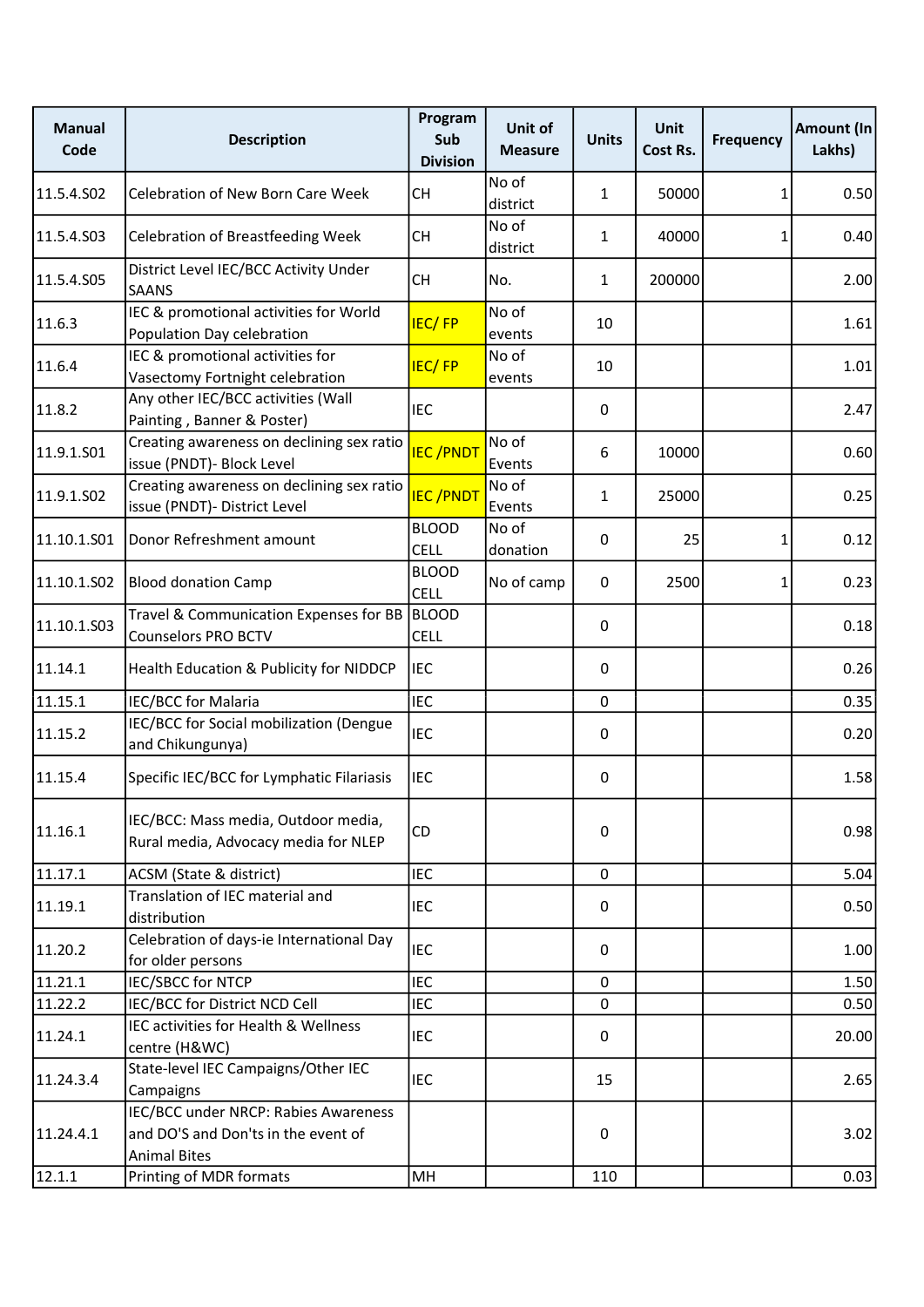| <b>Manual</b><br>Code | <b>Description</b>                                                                                                                                   | Program<br>Sub<br><b>Division</b> | Unit of<br><b>Measure</b> | <b>Units</b> | <b>Unit</b><br>Cost Rs. | <b>Frequency</b> | Amount (In<br>Lakhs) |
|-----------------------|------------------------------------------------------------------------------------------------------------------------------------------------------|-----------------------------------|---------------------------|--------------|-------------------------|------------------|----------------------|
| 12.1.2                | Printing of MCP cards, safe motherhood<br>booklets etc.                                                                                              | MH                                | No of cards               | 60308        | 17                      | 1                | 10.25                |
| 12.1.3                | Printing of labor room registers and<br>casesheets/ LaQshya related printing                                                                         | MH                                | No of<br>casesheet        | 33000        | 10                      | 1                | 3.30                 |
| 12.1.5                | Any other (Printing of CAC Format)                                                                                                                   | FP/CAC                            | No of<br>formats          | 140          |                         |                  | 0.21                 |
| 12.2.4                | Printing of Child Death Review formats                                                                                                               | <b>CH</b>                         |                           | 13120        |                         |                  | 0.07                 |
| 12.2.5                | Printing of compliance cards and<br>reporting formats for National Iron Plus<br>Initiative-for 6-59 months age group and<br>for 5-10 years age group | CH                                | No of<br>format           | 160560       | 1                       | 1                | 1.61                 |
| 12.2.6                | Printing of IEC materials and reporting<br>formats etc. for National Deworming Day                                                                   | <b>RKSK</b>                       |                           | 1            |                         |                  | 2.05                 |
| 12.2.7                | Printing of IEC Materials and monitoring<br>formats for IDCF                                                                                         | <b>CH</b>                         | No of<br>District         | $\mathbf{1}$ | 118000                  | 1                | 1.18                 |
| 12.2.10               | Printing (SNCU data management)                                                                                                                      | CH                                | No of SNCU                | 1            | 100000                  | 1                | 1.00                 |
| 12.2.11               | Printing of HBNC referral cards and other<br>formats                                                                                                 | CH                                | No. of<br>format          | 480472       | 0.5                     | 1                | 2.40                 |
| 12.3.3                | Printing of FP Manuals, Guidelines, etc.                                                                                                             | <b>FP</b>                         | No of<br>formats          | 0            |                         |                  | 1.76                 |
| 12.5.4                | Printing of RBSK card and registers                                                                                                                  | <b>RBSK</b>                       | No of<br>children         | 148286       |                         |                  | 2.83                 |
| 12.5.6                | Any other (Printing of Banner and Sticker<br>under RBSK)                                                                                             | <b>RBSK</b>                       |                           | 64           |                         |                  | 0.07                 |
| 12.7.1                | Printing of ASHA diary                                                                                                                               | CP                                |                           | 1811         |                         |                  | 3.17                 |
| 12.7.2                | Printing of ASHA Modules and formats                                                                                                                 | <b>CP</b>                         |                           | $\pmb{0}$    |                         |                  | 0.57                 |
| 12.7.3                | Printing of CBAC format                                                                                                                              | <b>CP</b>                         |                           | 0            |                         |                  | 13.70                |
| 12.8.1                | Printing of cards for screening of children<br>for hemoglobinopathies                                                                                | <b>BLOOD</b><br><b>CELL</b>       |                           | 0            |                         |                  | 0.25                 |
| 12.9.1                | Printing of HMIS Formats                                                                                                                             | <b>MIS</b>                        |                           | 0            |                         |                  | 0.39                 |
| 12.9.3                | Printing of MCTS follow-up formats/<br>services due list/ work plan                                                                                  | <b>MIS</b>                        |                           | 1586         |                         |                  | 0.57                 |
| 12.10.1               | Printing and dissemination of<br>Immunization cards, tally sheets,<br>monitoring forms etc.                                                          | <b>RI</b>                         | No of<br>Benificiary      | 59310        | 10                      | 1                | 5.93                 |
| 12.13.2               | Printing                                                                                                                                             | CD                                |                           | $\pmb{0}$    |                         |                  | 1.85                 |
| 12.14.1               | Printing of Challan Books under NTCP                                                                                                                 |                                   |                           | 0            |                         |                  | 0.21                 |
| 12.17.5.502           | Printing of form P,L, S under IDSP progrm                                                                                                            |                                   |                           | 0            |                         |                  | 0.30                 |
| 13.2.1                | Assessments                                                                                                                                          | QA                                |                           | $\mathbf{1}$ |                         |                  | 0.10                 |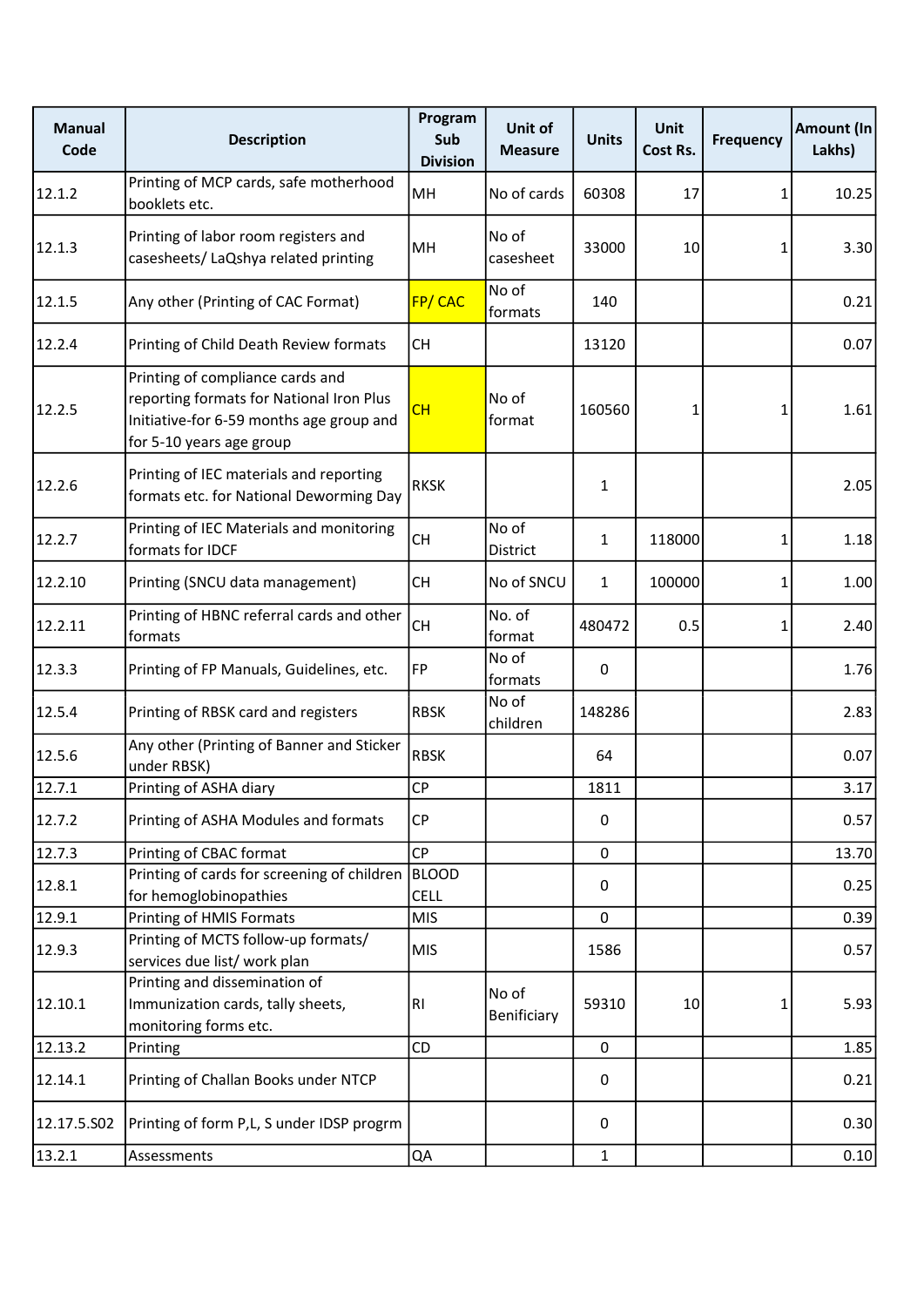| <b>Manual</b><br>Code | <b>Description</b>                                                                                               | Program<br>Sub<br><b>Division</b> | Unit of<br><b>Measure</b>  | <b>Units</b> | <b>Unit</b><br>Cost Rs. | <b>Frequency</b> | Amount (In<br>Lakhs) |
|-----------------------|------------------------------------------------------------------------------------------------------------------|-----------------------------------|----------------------------|--------------|-------------------------|------------------|----------------------|
| 14.1.1.3.503          | District Logistic Manager                                                                                        | FP                                | No.                        | $\mathbf{1}$ |                         |                  | 4.41                 |
| 14.1.1.4              | Annual increment for all the existing<br>positions                                                               |                                   |                            | $\mathbf{1}$ |                         |                  | 0.21                 |
| 14.2.3.502            | Implementation of FP-LMIS District-<br><b>Transportation Cost</b>                                                | <b>FP</b>                         | Lumpsump                   | $\mathbf{1}$ |                         |                  | 0.54                 |
| 14.2.3.506            | Procurement of Desktops and UPS<br>Printers-District                                                             | FP                                | No.                        | 1            | 50000                   |                  | 0.50                 |
| 14.2.4.1              | Alternative vaccine delivery in hard to<br>reach areas                                                           | RI                                | No of AVD                  | 588          | 200                     | 1                | 1.18                 |
| 14.2.5                | Alternative Vaccine Delivery in other<br>areas                                                                   | RI                                | No of AVD                  | 19164        | 90                      |                  | 17.25                |
| 14.2.6                | POL for vaccine delivery from State to<br>district and from district to PHC/CHCs                                 | RI                                | No of<br><b>Districts</b>  | $\mathbf{1}$ | 200000                  | 1                | 2.00                 |
| 14.2.7                | Cold chain maintenance                                                                                           | RI                                | No of cold<br>chain points | $\pmb{0}$    |                         |                  | 0.29                 |
| 14.2.12               | Drug transportation charges                                                                                      | <b>CD</b>                         |                            | $\pmb{0}$    |                         |                  | 0.48                 |
| 15.3.2                | Inter-sectoral convergence                                                                                       | CD                                |                            | 0            |                         |                  | 0.05                 |
| 15.5.3                | Private Provider Incentive                                                                                       | CD                                |                            | $\Omega$     |                         |                  | 3.40                 |
| 15.6.1                | Reimbursement for cataract operation<br>for NGO and Private Practitioners                                        | <b>NCD</b>                        |                            | 0            |                         |                  | 17.63                |
| 16.1.1.1.1            | State - Health Action Plan                                                                                       | PM                                | No of<br><b>Booklet</b>    | 28           | 300                     | 1                | 0.08                 |
| 16.1.1.4              | Prepare detailed operational plan for<br>RBSK across districts (including cost of<br>plan)                       | <b>RBSK</b>                       | No of<br><b>Blocks</b>     | 9            | 500                     | 1                | 0.05                 |
| 16.1.1.6              | To develop micro plan at sub-centre level RI                                                                     |                                   | No                         | 183          | 100                     | 1                | 0.18                 |
| 16.1.1.7              | For consolidation of micro plans at block<br>level                                                               | RI                                | No                         | 13           | 1000                    | 1                | 0.13                 |
| 16.1.2.1.6            | Review meetings/ workshops under RKSK RKSK                                                                       |                                   |                            | 4            |                         |                  | 0.20                 |
| 16.1.2.1.7            | RBSK Convergence/Monitoring meetings                                                                             | <b>RBSK</b>                       | No of<br>Meetings          | 3            | 500                     | 3                | 0.14                 |
| 16.1.2.1.14           | Quarterly review meetings exclusive for<br>RI at district level with Block MOs, CDPO,<br>and other stake holders | R                                 | No of<br>participants      | 130          | 100                     | 1                | 0.13                 |
| 16.1.2.1.15           | Quarterly review meetings exclusive for<br>RI at block level                                                     | RI                                | No of<br>participants      | 2654         | 75                      | 1                | 1.99                 |
| 16.1.2.1.16           | <b>IDSP Meetings</b>                                                                                             |                                   |                            | $\pmb{0}$    |                         |                  | 0.04                 |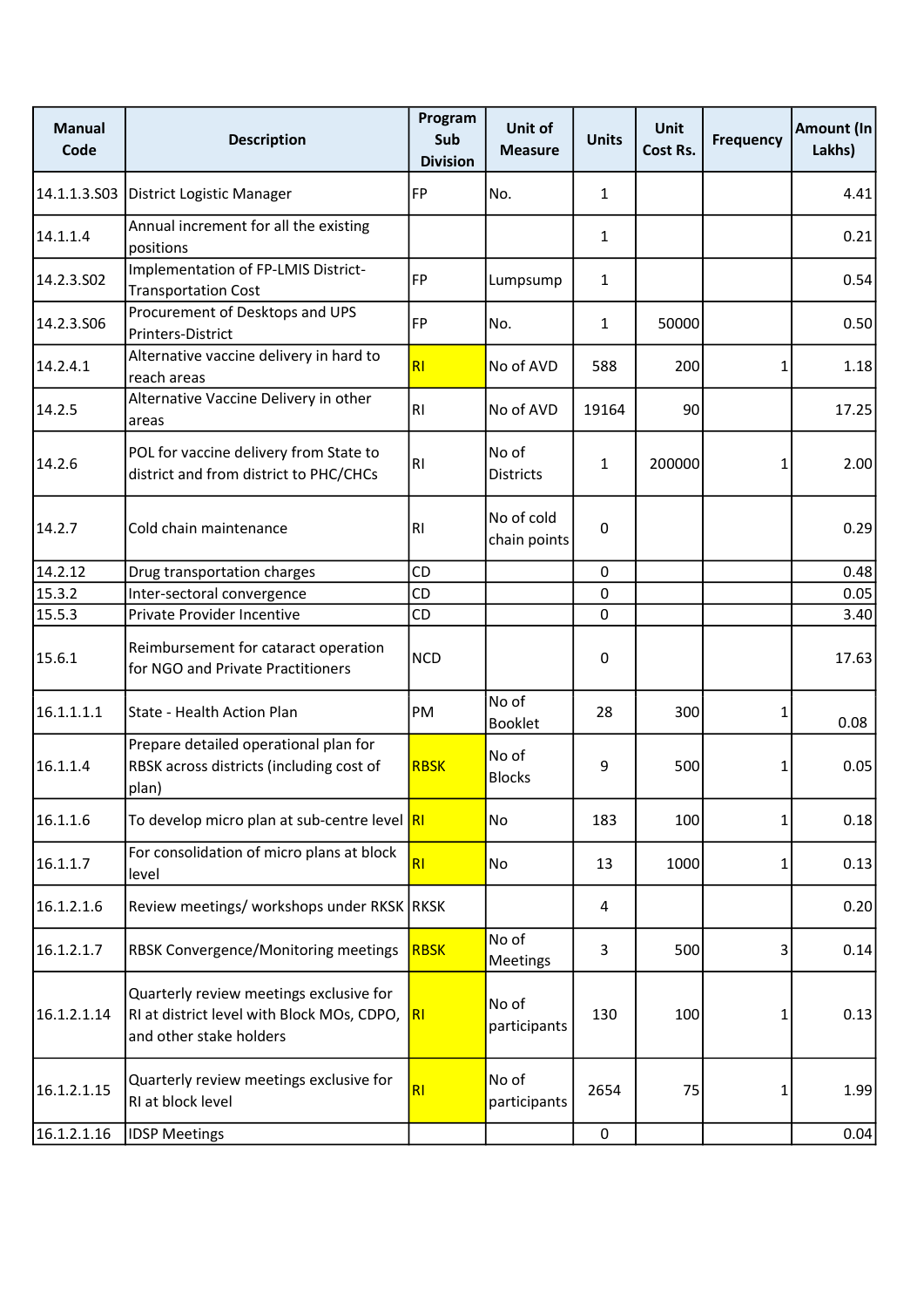| <b>Manual</b><br>Code | <b>Description</b>                                                                                                            | Program<br>Sub<br><b>Division</b> | Unit of<br><b>Measure</b> | <b>Units</b> | <b>Unit</b><br>Cost Rs. | <b>Frequency</b> | Amount (In<br>Lakhs) |
|-----------------------|-------------------------------------------------------------------------------------------------------------------------------|-----------------------------------|---------------------------|--------------|-------------------------|------------------|----------------------|
| 16.1.2.1.17           | State Task Force, State Technical Advisory<br>Committee meeting, District coordination<br>meeting (Lymphatic Filariasis)      |                                   |                           | 0            |                         |                  | 0.30                 |
| 16.1.2.1.22           | Monthly meeting with the hospital staff                                                                                       |                                   |                           | 0            |                         |                  | 0.48                 |
| 16.1.2.1.28.5<br>01   | District Level MDR Review Meeting                                                                                             | MH                                | No of<br>meetings         | 6            | 3000                    | 1                | 0.18                 |
| 16.1.2.2.3            | State/ District Quality Assurance Unit<br>(Monitoring & Supervision)                                                          | QA                                | Vehicle                   | $\mathbf{1}$ |                         |                  | 3.60                 |
| 16.1.2.2.5            | Monitoring, Evaluation & Supervision<br>(Malaria)                                                                             |                                   |                           | 0            |                         |                  | 2.13                 |
| 16.1.2.2.6            | Monitoring/supervision and Rapid<br>response (Dengue and Chikungunya)                                                         |                                   |                           | 0            |                         |                  | 1.98                 |
| 16.1.2.2.7            | Monitoring and supervision (JE/AE)                                                                                            |                                   |                           | 0            |                         |                  | 3.36                 |
| 16.1.2.2.8            | Monitoring & Supervision (Lymphatic<br>Filariasis)                                                                            |                                   |                           | 0            |                         |                  | 0.30                 |
| 16.1.2.2.12           | District NCD Cell                                                                                                             |                                   |                           | 0            |                         |                  | 1.13                 |
| 16.1.2.2.13           | <b>Supervision and Monitoring</b>                                                                                             |                                   |                           | 0            |                         |                  | 2.10                 |
| 16.1.2.2.14           | Monitoring Committee on Section 5                                                                                             |                                   |                           | $\Omega$     |                         |                  | 0.03                 |
| 16.1.2.2.16           | Monitoring and Surveillance (review<br>meetings, Travel) under NRCP                                                           |                                   |                           | 0            |                         |                  | 0.50                 |
| 16.1.3.1.1            | Mobility Support for SPMU/State                                                                                               |                                   |                           | $\mathbf 0$  |                         |                  | 0.54                 |
| 16.1.3.1.2            | Mobility and communication support for<br>RKSK district coordinator/ consultant                                               | <b>RKSK</b>                       |                           | 1            |                         |                  | 0.93                 |
| 16.1.3.1.9            | Mobility support for Rapid Response<br>Team                                                                                   |                                   |                           | 0            |                         |                  | 0.17                 |
| 16.1.3.1.13           | Vehicle Operation (POL)                                                                                                       |                                   |                           | 0            |                         |                  | 1.59                 |
| 16.1.3.1.14           | Vehicle hiring                                                                                                                |                                   |                           | 0            |                         |                  | 2.76                 |
| 16.1.3.1.15           | Tobacco Cessation Centre (TCC): Mobility<br>support                                                                           |                                   |                           | 0            |                         |                  | 0.60                 |
| 16.1.3.3.1            | PM activities for World Population Day'<br>celebration (Only mobility cost): funds<br>earmarked for district level activities | <b>FP</b>                         | No of<br>events           | 1            | 20000                   |                  | 0.20                 |
| 16.1.3.3.2            | PM activities for Vasectomy Fortnight<br>celebration (Only mobility cost): funds<br>earmarked for district level activities   | <b>FP</b>                         | No of<br>events           | $\mathbf{1}$ | 5000                    |                  | 0.05                 |
| 16.1.3.3.3            | Mobility Support for DPMU/District                                                                                            |                                   |                           | $\mathbf 0$  |                         |                  | 7.92                 |
| 16.1.3.3.5            | Mobility Costs for ASHA Resource<br>Centre/ASHA Mentoring Group (Kindly<br>Specify)                                           |                                   |                           | 1            |                         |                  | 0.10                 |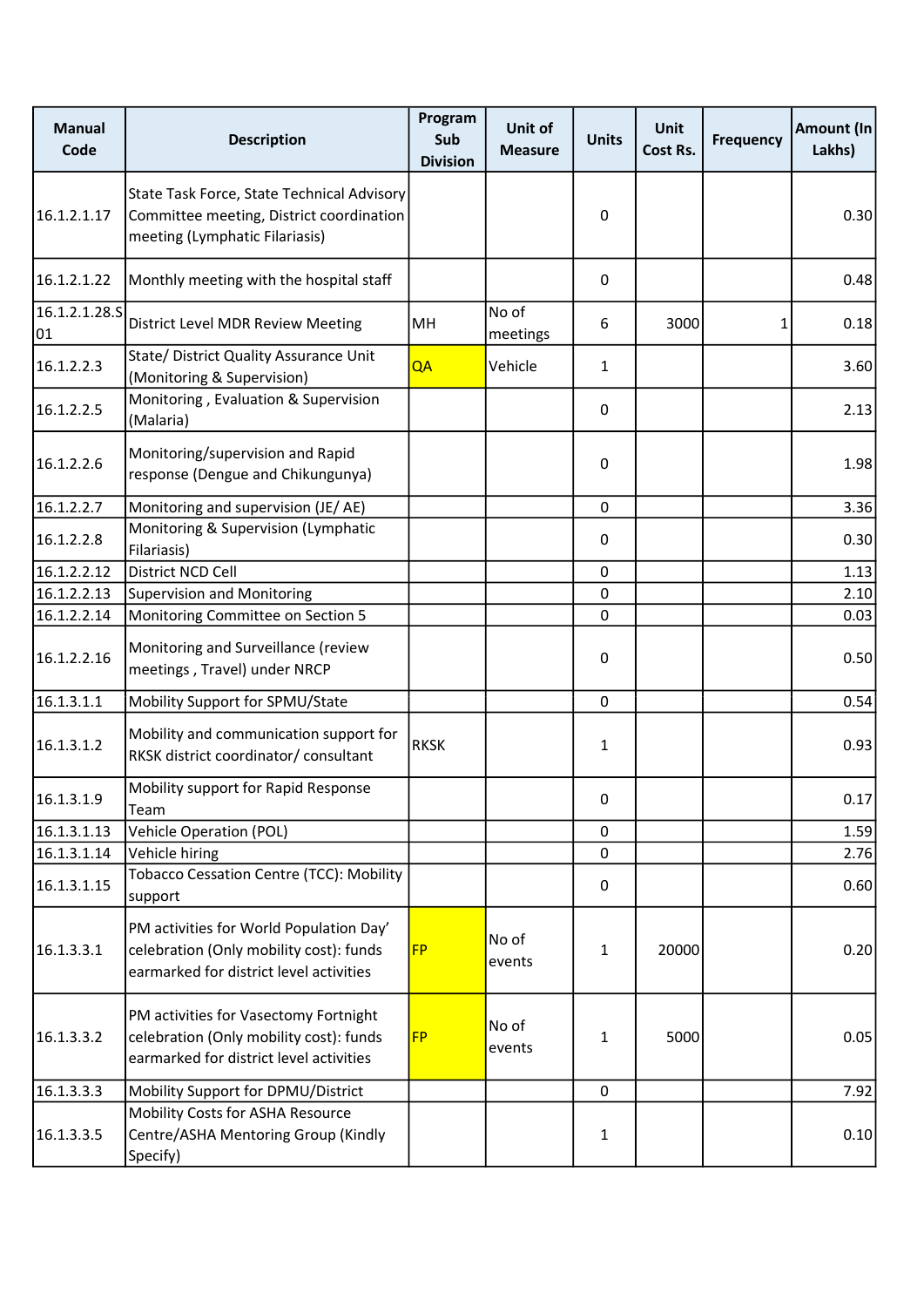| <b>Manual</b><br>Code         | <b>Description</b>                                                                                                                                 | Program<br>Sub<br><b>Division</b> | Unit of<br><b>Measure</b> | <b>Units</b> | <b>Unit</b><br>Cost Rs. | <b>Frequency</b> | <b>Amount (In</b><br>Lakhs) |
|-------------------------------|----------------------------------------------------------------------------------------------------------------------------------------------------|-----------------------------------|---------------------------|--------------|-------------------------|------------------|-----------------------------|
| 16.1.3.3.7                    | Mobility Support for supervision for<br>district level officers.                                                                                   | RI                                | No                        | 0            |                         |                  | 3.00                        |
| 16.1.3.3.8                    | MOBILITY: Travel Cost, POL, etc. during<br>outbreak investigations and field visits for<br>monitoring programme activities at DSU<br>on need basis |                                   |                           | 0            |                         |                  | 3.00                        |
| 16.1.3.3.10                   | Travel expenses - Contractual Staff at<br>District level                                                                                           |                                   |                           | 0            |                         |                  | 0.60                        |
| 16.1.3.3.11                   | Mobility Support: District Cell                                                                                                                    |                                   |                           | 0            |                         |                  | 1.33                        |
| 16.1.3.3.13                   | Miscellaneous/Travel                                                                                                                               |                                   |                           | $\mathbf 0$  |                         |                  | 2.00                        |
| 16.1.3.3.14                   | <b>Enforcement Squads</b>                                                                                                                          |                                   |                           | $\mathbf 0$  |                         |                  | 0.10                        |
| 16.1.3.3.15                   | District Tobacco Control Cell (DTCC):<br><b>Mobility Support</b>                                                                                   |                                   |                           | 0            |                         |                  | 1.56                        |
| 16.1.3.3.16                   | District NCD Cell (TA, DA, POL)                                                                                                                    |                                   |                           | $\mathbf 0$  |                         |                  | 0.66                        |
| 16.1.3.3.17.5<br>01           | Mission Parivar Vikas Campaign                                                                                                                     | FP                                | No of<br>campaign         | 28           | 1000                    |                  | 0.28                        |
| 16.1.3.4.1                    | PM activities for World Population Day'<br>celebration (Only mobility cost): funds<br>earmarked for block level activities                         | <b>FP</b>                         | No of<br>events           | 9            | 1000                    |                  | 0.09                        |
| 16.1.3.4.2                    | PM activities for Vasectomy Fortnight<br>celebration (Only mobility cost): funds<br>earmarked for block level activities                           | <b>FP</b>                         | No of<br>events           | 9            | 1000                    |                  | 0.09                        |
| $\mathbf{1}$                  | 16.1.3.4.3.S0 Mobility for Supportive Supervision At<br><b>Block Level-M&amp;E</b>                                                                 | ME                                |                           | 0            |                         |                  | 35.64                       |
| $\overline{2}$                | 16.1.3.4.3.SO Mobility Support & Commnication cost<br>for BCPM                                                                                     | <b>CP</b>                         |                           | 0            |                         |                  | 5.51                        |
| 16.1.3.4.5.S0<br>$\vert$ 1    | <b>Communication Cost for HWC Staff</b>                                                                                                            | <b>CP</b>                         |                           | 0            |                         |                  | 2.82                        |
| 16.1.3.5.1.SO<br>$\mathbf{1}$ | TA/DA of HWC Staff                                                                                                                                 | CP                                |                           | 0            |                         |                  | 2.82                        |
| $\overline{2}$                | 16.1.3.5.1.SO Travel expenses for regular staff under<br><b>NLEP</b>                                                                               | <b>CD</b>                         |                           | 0            |                         |                  | 0.40                        |
| 16.1.4.1.1                    | JSY Administrative Expenses                                                                                                                        | <b>MH</b>                         |                           | $\mathbf 0$  |                         |                  | 17.55                       |
| 16.1.4.1.5                    | Office expenses on telephone, fax,<br>Broadband Expenses & Other<br>Miscellaneous Expenditures                                                     |                                   |                           | 0            |                         |                  | 0.87                        |
| 16.1.4.1.10                   | <b>Office Operation (Miscellaneous)</b>                                                                                                            |                                   |                           | $\mathbf 0$  |                         |                  | 2.10                        |
| 16.1.4.1.11                   | Tobacco Cessation Centre (TCC): Office<br>Expenses                                                                                                 |                                   |                           | 0            |                         |                  | 0.50                        |
| 16.1.4.2.1                    | <b>District Quality Assurance Unit</b><br>(Operational cost)                                                                                       | QA                                |                           | 0            |                         |                  | 4.92                        |
| 16.1.4.2.3                    | contingency support                                                                                                                                |                                   |                           | 0            |                         |                  | $1.12\,$                    |
| 16.1.4.2.4                    | Office operation & Maintenance - District<br>Cell                                                                                                  |                                   |                           | 0            |                         |                  | 0.42                        |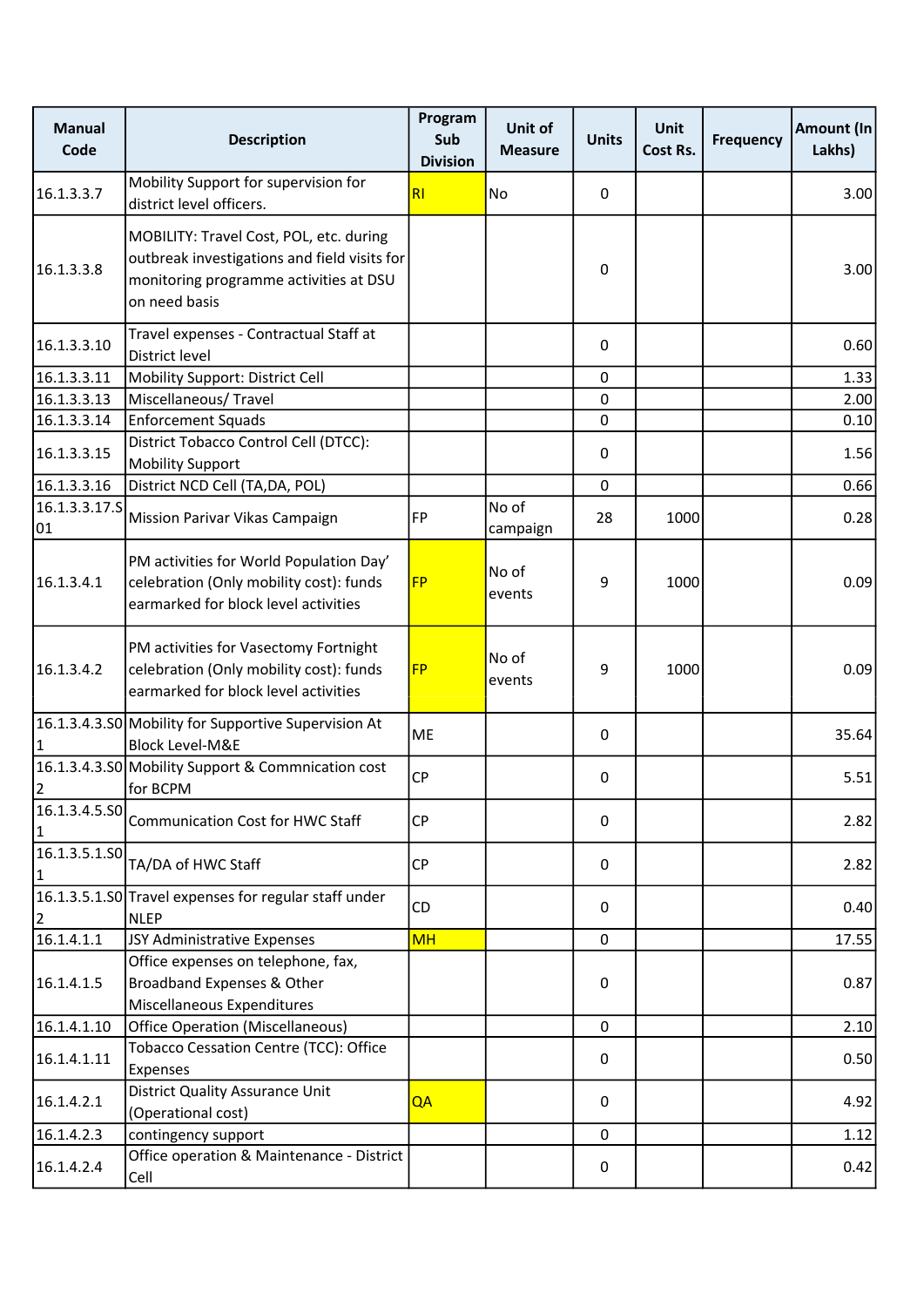| <b>Manual</b><br>Code            | <b>Description</b>                                                                                 | Program<br>Sub<br><b>Division</b> | Unit of<br><b>Measure</b> | <b>Units</b> | <b>Unit</b><br>Cost Rs. | <b>Frequency</b> | Amount (In<br>Lakhs) |
|----------------------------------|----------------------------------------------------------------------------------------------------|-----------------------------------|---------------------------|--------------|-------------------------|------------------|----------------------|
| 16.1.4.2.5                       | District Cell - Consumables                                                                        |                                   |                           | 0            |                         |                  | 0.42                 |
|                                  | Operational expenses of the district                                                               |                                   |                           |              |                         |                  |                      |
| 16.1.4.2.6                       | centre : rent, telephone expenses,                                                                 |                                   |                           | 0            |                         |                  | 0.10                 |
|                                  | website etc.                                                                                       |                                   |                           |              |                         |                  |                      |
| 16.1.4.2.8                       | District Tobacco Control Cell (DTCC):                                                              |                                   |                           | 0            |                         |                  | 4.00                 |
|                                  | Misc./Office Expenses                                                                              |                                   |                           |              |                         |                  |                      |
| 16.1.4.2.9                       | District NCD Cell (Contingency)                                                                    |                                   |                           | 0            |                         |                  | 1.00                 |
| 16.1.4.3.1                       | <b>SNCU Data management (excluding HR)</b>                                                         | <b>CH</b>                         | No of SNCU                | 1            | 60000                   | 1                | 0.60                 |
| 16.1.5.2.1                       | Minor repairs and AMC of IT/office<br>equipment supplied under IDSP                                |                                   |                           | 0            |                         |                  | 0.05                 |
| 16.1.5.3.1                       | PM activities under Micronutrient                                                                  |                                   |                           | 0            |                         |                  | 1.08                 |
|                                  | <b>Supplementation Programme</b>                                                                   |                                   |                           |              |                         |                  |                      |
| 16.1.5.3.3                       | Concurrent Audit system                                                                            |                                   |                           | 0            |                         |                  | 1.08                 |
| 16.1.5.3.11                      | <b>District level Coordination Committee</b>                                                       |                                   |                           | 0            |                         |                  | 0.02                 |
| 16.1.5.3.16.5<br>05              | DPMU Operational Cost (inclusive of Rs.<br>10000/ district / month for RBSK DEIC<br>Manager TA DA) |                                   |                           | 1            |                         |                  | 13.11                |
| 16.1.5.3.16.S<br>06              | <b>BPMU Oprational Cost</b>                                                                        |                                   |                           | 9            |                         |                  | 17.86                |
| 16.1.5.3.16.5<br>09              | <b>Oprational Cost for RBSK</b>                                                                    | <b>RBSK</b>                       | No of DEIC<br>Manager     | 0            | 10000                   | 1                | 0.10                 |
| $\overline{16.1.5.3.16.5}$<br>10 | Operational cost of RBSK-MHT                                                                       | <b>RBSK</b>                       | No of teams               | 0            | 1500                    | 1                | 0.27                 |
| 15                               | 16.1.5.3.16.SOffice & Administrative Expence for State<br>& District Rabies Program                |                                   |                           | 0            |                         |                  | 0.08                 |
| 18                               | 16.1.5.3.16.S Office operational cost & other office<br>expences unedr NPCB                        | <b>NCD</b>                        |                           | 0            |                         |                  | 0.93                 |
| 16.1.5.3.16.S<br>22.04           | Pol & Opex of DG set of Vaccine Storage<br>at District level & other Cold Chain Point<br>under RI  | R1                                |                           | 0            |                         |                  | 0.70                 |
| 16.2.1.S02                       | Data Entry Operator                                                                                | FP / PNDT No.                     |                           | $\mathbf{1}$ |                         |                  | 2.27                 |
| 16.3.2.S01                       | Mobility Support for HMIS & MCTS Block<br>Level                                                    | <b>MIS</b>                        |                           | 0            |                         |                  | 0.32                 |
| 16.3.3.501                       | Operational cost for HMIS & MCTS-AMC                                                               | <b>MIS</b>                        |                           | 0            |                         |                  | 0.84                 |
| 16.3.3.502                       | Operational cost for HMIS & MCTS-<br>Internet                                                      | <b>MIS</b>                        |                           | 0            |                         |                  | 1.08                 |
| 16.3.3.503                       | Operational cost for HMIS & MCTS-Office<br>Expenditure                                             | <b>MIS</b>                        |                           | 0            |                         |                  | 1.62                 |
| 16.3.3.504                       | Operational cost for HMIS & MCTS-<br>Recurring Charges for ANMOL Tablet                            | <b>MIS</b>                        |                           | 188          |                         |                  | 6.77                 |
| 16.4.1.1.S09                     | Chowkidar Cum Peon-Div PMU                                                                         | PM                                |                           | 0            |                         |                  |                      |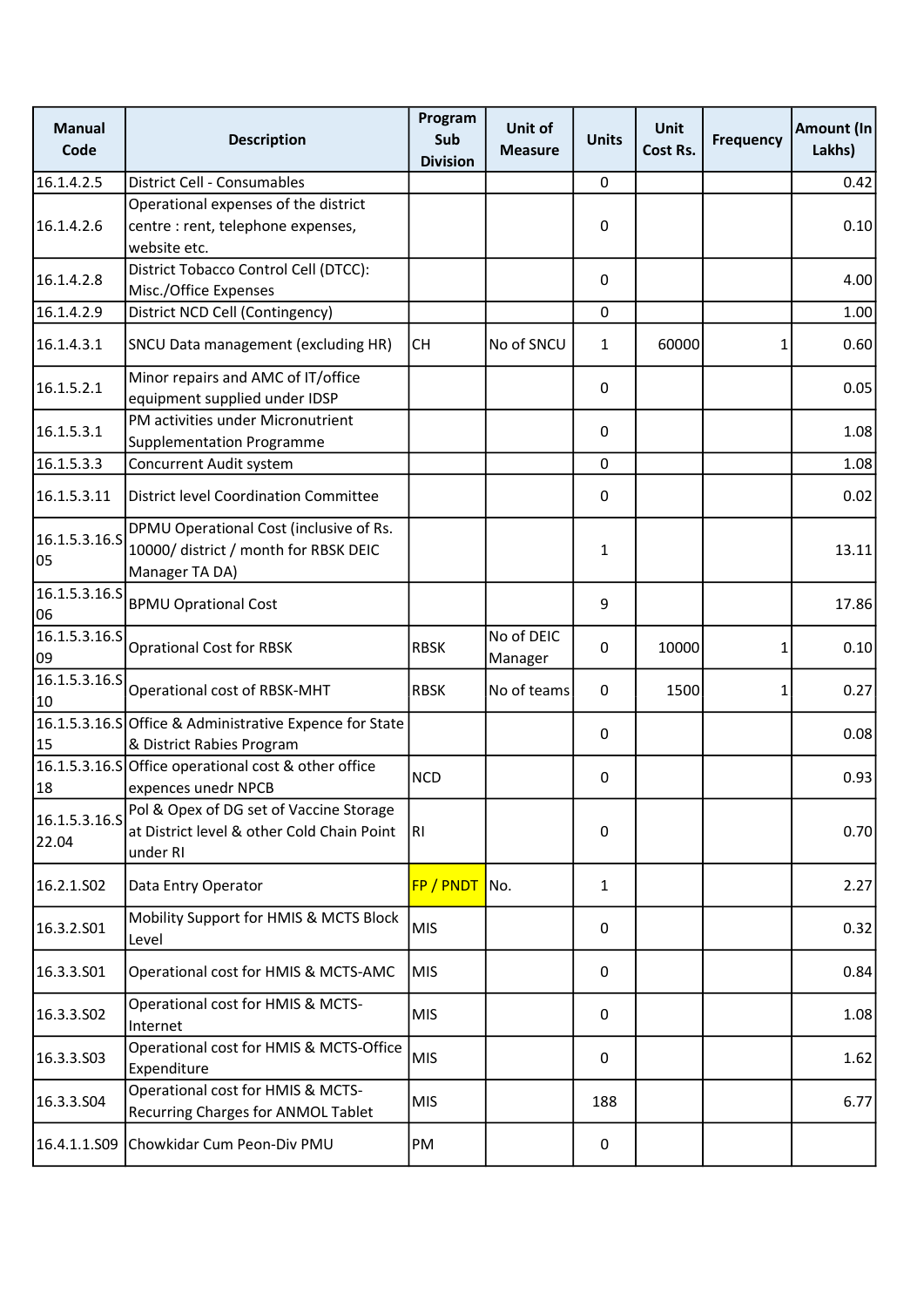| <b>Manual</b><br>Code           | <b>Description</b>                                                                 | Program<br>Sub<br><b>Division</b> | Unit of<br><b>Measure</b> | <b>Units</b> | <b>Unit</b><br>Cost Rs. | <b>Frequency</b> | Amount (In<br>Lakhs) |
|---------------------------------|------------------------------------------------------------------------------------|-----------------------------------|---------------------------|--------------|-------------------------|------------------|----------------------|
| 16.4.2.1.1.50<br>$\vert$ 1      | District Programme Manager                                                         | PM                                |                           | $\mathbf{1}$ |                         |                  | 6.39                 |
| 16.4.2.1.1.SO<br>2              | <b>District Community Process Manager</b>                                          | PM                                |                           | $\mathbf{1}$ |                         |                  | 5.23                 |
| 4                               | $\overline{\left  16.4.2.1.1.50 \right }$ District Accounts Manager                | PM                                |                           | $\mathbf{1}$ |                         |                  | 5.36                 |
|                                 | 16.4.2.1.1.SO District Data Cum Account Assistant                                  | PM                                |                           | $\mathbf{1}$ |                         |                  | 3.61                 |
| 6                               | $\frac{16.4}{16.4.2.1.1.50}$ DEIC manager                                          | <b>RBSK</b>                       |                           | $\mathbf{1}$ |                         |                  | 4.37                 |
|                                 | 16.4.2.1.1.SO Support Staff                                                        | PM                                |                           | $\mathbf{1}$ |                         |                  | 1.76                 |
| 1                               | $\overline{ 16.4.2.1.2.50 }$ RKSK Consultant                                       | <b>RKSK</b>                       |                           | $\mathbf{1}$ |                         |                  | 3.31                 |
| 16.4.2.1.2.50<br>$\overline{2}$ | District Consultant(MH)                                                            | MН                                |                           | 1            |                         |                  | 4.94                 |
| 16.4.2.1.2.50<br>4              | District Hospital Quality Manager                                                  | QA                                |                           | 1            |                         |                  | 4.86                 |
| 16.4.2.1.2.50<br>5              | <b>District Consultant Quality Assurance</b>                                       | QA                                |                           | 1            |                         |                  | 6.09                 |
| 16.4.2.1.7.50<br>1              | <b>Accountant District Hospital</b>                                                | FD                                |                           | $\mathbf{1}$ |                         |                  | 2.95                 |
|                                 | 16.4.2.1.8.S0 Programme cum Admin. Asst.                                           | QA                                |                           | 1            |                         |                  | 2.16                 |
| 16.4.2.2.2.SO<br>1              | District Epidemiologist-CD-IDSP                                                    | CD.                               |                           | 0            |                         |                  | 7.99                 |
| 16.4.2.2.2.50<br>4              | District AES/JE Consultant                                                         | CD                                |                           | 0            |                         |                  | 6.39                 |
| 16.4.2.2.2.50<br>5              | District VBD Consultant                                                            | <b>CD</b>                         |                           | 0            |                         |                  | 5.12                 |
| $\vert$ 1                       | 16.4.2.2.3.S0 Programme Assistants/District Technical<br>Assitant-CD-NVBDCP-AES/JE | <b>CD</b>                         |                           | 0            |                         |                  | 2.47                 |
| 16.4.2.2.4.50<br>1              | Sr PMDT-TB HIV Coodinators                                                         | <b>CD</b>                         |                           | 0            |                         |                  | 4.40                 |
| 2                               | $\overline{16.4.2.2.4.50}$ PPM Coordinator                                         | CD                                |                           | 0            |                         |                  | 0.86                 |
| 16.4.2.2.4.SO<br>3              | District Programme Coordinator                                                     | <b>CD</b>                         |                           | 0            |                         |                  | 5.33                 |
| 16.4.2.2.5.50<br>1              | District Data Manager-CD-IDSP                                                      | <b>CD</b>                         |                           | 0            |                         |                  | 3.24                 |
| 1                               | 16.4.2.2.6.S0 Senior Treatment Supervisor(STS)                                     | <b>CD</b>                         |                           | 0            |                         |                  | 35.08                |
| 16.4.2.2.6.SO<br>3              | Senior TB Lab Supervisor(STLS)                                                     | <b>CD</b>                         |                           | 0            |                         |                  | 13.30                |
| 16.4.2.2.7.50<br>1              | Accountant- Full time                                                              | <b>CD</b>                         |                           | 0            |                         |                  | 3.65                 |
| 16.4.3.1.1.SO<br>$\vert$ 1      | Block Programme Manager                                                            | PM                                |                           | 9            |                         |                  | 34.63                |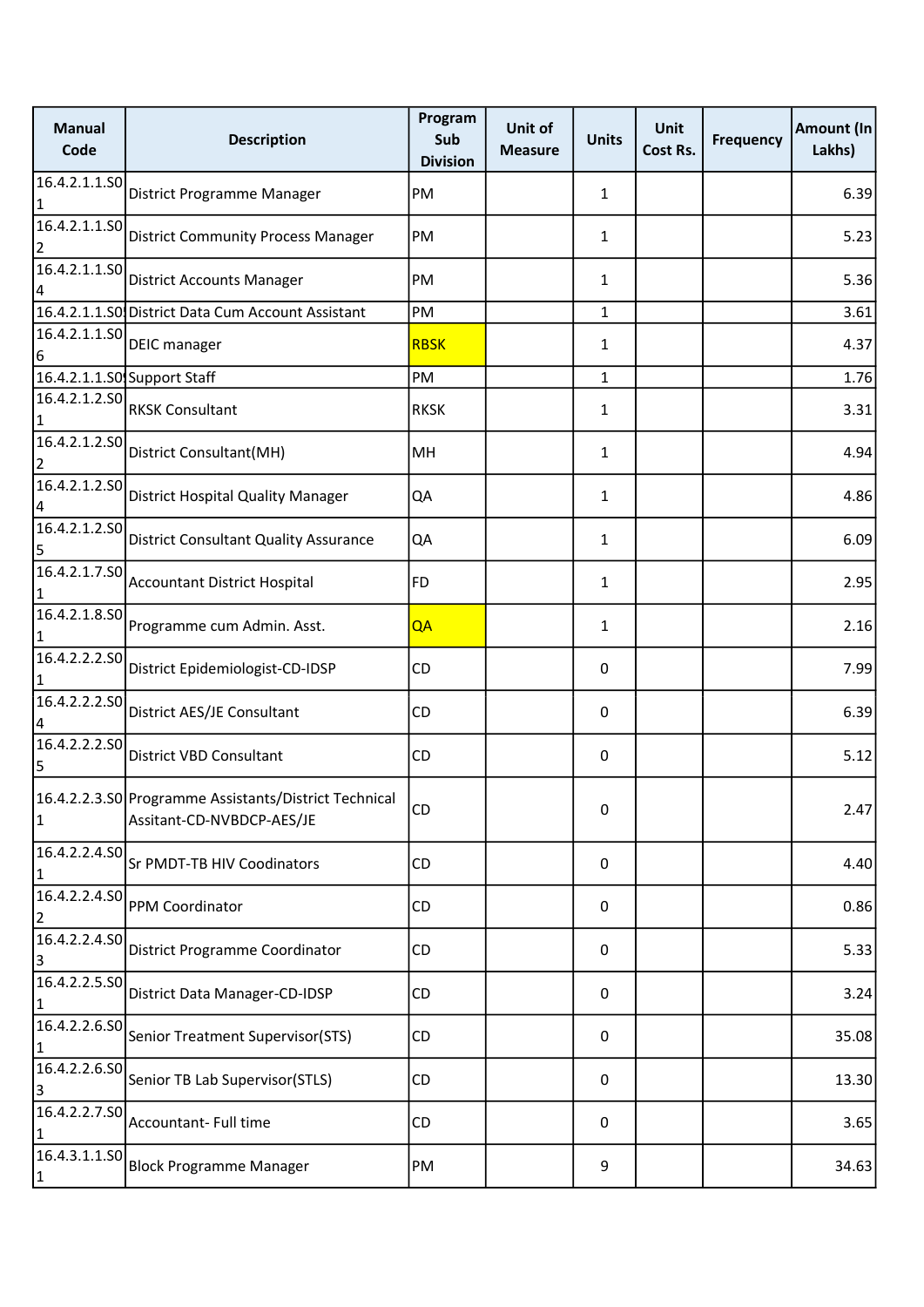| <b>Manual</b><br>Code           | <b>Description</b>                                                      | Program<br>Sub<br><b>Division</b> | Unit of<br><b>Measure</b> | <b>Units</b>   | <b>Unit</b><br>Cost Rs. | <b>Frequency</b> | Amount (In<br>Lakhs) |
|---------------------------------|-------------------------------------------------------------------------|-----------------------------------|---------------------------|----------------|-------------------------|------------------|----------------------|
| 16.4.3.1.1.SO<br>$\overline{2}$ | <b>Block Account Manager</b>                                            |                                   |                           | 9              |                         |                  | 28.61                |
| 16.4.3.1.1.SO<br>3              | <b>Block Community Process Manager</b>                                  |                                   |                           | 0              |                         |                  | 22.96                |
| 16.4.3.1.9.50<br>3              | Data Entry Operator-HR                                                  |                                   |                           | 1              |                         |                  | 2.47                 |
| 16.4.3.1.9.50<br>4              | Data Entry Operator-MCTS OPR 820 MIS                                    | <b>MIS</b>                        |                           | 9              |                         |                  | 22.15                |
| 16.4.3.1.9.SO<br>5              | Data Entry Operator-MIS Outsource                                       | <b>MIS</b>                        |                           |                |                         |                  | 0.15                 |
| 16.4.3.1.9.50<br>7              | Data Entry Operator-RI                                                  | RI                                |                           | 0              |                         |                  | 2.26                 |
| 16.4.3.1.9.50<br>8              | Data Entry Operator-RNTCP                                               | PM                                |                           | 0              |                         |                  | 3.09                 |
| 16.4.3.1.9.51<br>1              | Data Entry Operator- CD-IDSP                                            | CD                                |                           | 0              |                         |                  | 18.38                |
| 16.4.3.1.9.51<br>3              | Data Entry Operator-NBCP-District                                       | <b>NCD</b>                        |                           | 0              |                         |                  | 1.45                 |
| 16.4.3.1.9.51<br>8              | Data Entry Operator -CD-AES/JE                                          | CD                                |                           | 0              |                         |                  | 1.92                 |
| 17.4                            | E-rakt kosh- refer to strengthening of<br>blood services guidelines     | <b>BLOOD</b><br><b>CELL</b>       | No of<br>Facility         | 0              | 1000                    | 12               | 0.12                 |
| 17.8.S05                        | Internet Cost to ASHA & AF at HWC                                       |                                   |                           | 0              |                         |                  | 2.16                 |
| 18.17                           | Counseling training for Service Provider                                | <b>FP</b>                         | No of<br><b>Batches</b>   | 1              | 49540                   |                  | 0.50                 |
| 18.23                           | NBSU & NBCC Register                                                    | CH                                | No of<br>register         | 74             | 350                     | 1                | 0.26                 |
| 18.29                           | <b>Uniform Case Sheet of Pediatrics</b>                                 | CН                                | No of<br>format           | 3845           | 14                      | 1                | 0.54                 |
| U.1.3.1                         | <b>Operational Expenses of UPHCs</b><br>(excluding rent)                | <b>NUHM</b>                       | No.'s                     | $\overline{2}$ | 8000                    | 12               | 1.92                 |
| U.2.2.1                         | Mobility support for ANM/LHV                                            | <b>NUHM</b>                       | No.'s                     | 5              | 500                     | 12               | 0.30                 |
| U.2.3.1                         | <b>UHNDs</b>                                                            | <b>NUHM</b>                       | No.'s                     | 5              | 1000                    | 12               | 0.60                 |
| U.2.3.2                         | Special outreach camps in slums/<br>vulnerable areas                    | <b>NUHM</b>                       | No.'s                     | $\overline{2}$ | 3250                    | 12               | 0.78                 |
| U.3.1.1.1                       | Incentives for routine activities                                       | <b>NUHM</b>                       |                           | 19             |                         |                  | 4.29                 |
| U.3.1.1.2                       | ASHA incentives for Ayushman Bharat<br>Health & Wellness Centres (H&WC) | <b>NUHM</b>                       |                           | 14             |                         |                  | 1.32                 |
| U.3.1.1.3.SO<br>$\vert$ 1       | Incentive for Health Promotion Day for<br><b>ASHAs</b>                  | <b>NUHM</b>                       | No.'s                     | 4              | 200                     | 12               | 0.10                 |
| U.3.1.1.4                       | ASHA Incentive for JSY & Awards for best<br>Performing Urban ASHA       | <b>NUHM</b>                       |                           | 70             |                         |                  | 0.22                 |
| U.3.1.3.1                       | Other Non-Monetary Incentives Costs<br>(badge, uniform, ID, etc.)       | NUHM                              | No.'s                     | 19             | 500                     | 1                | 0.10                 |
| U.4.1.1.2                       | Untied grants to UPHCs Rented Building                                  | <b>NUHM</b>                       | No.'s                     | $\overline{2}$ | 100000                  | 1                | 2.00                 |